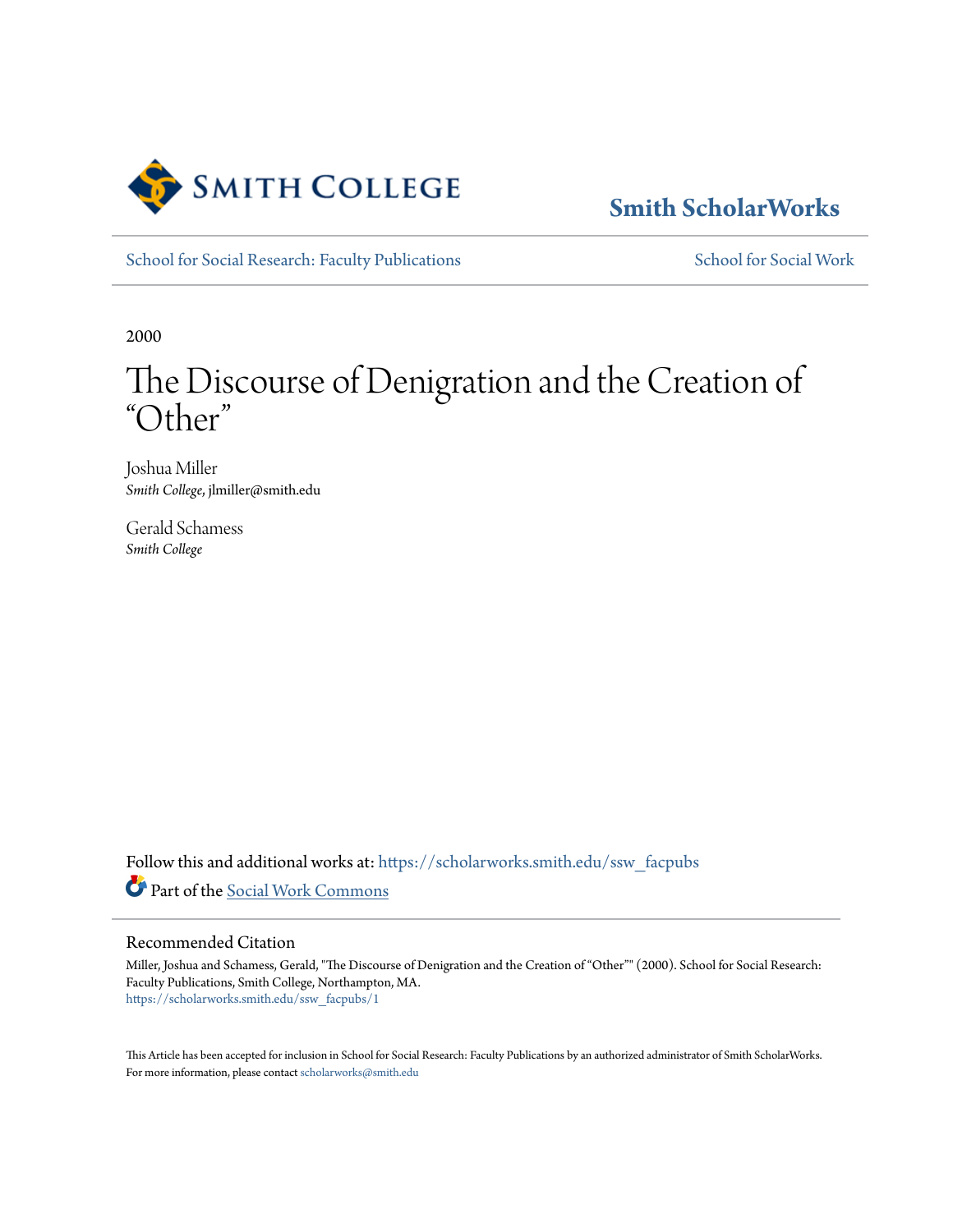## The Discourse of Denigration and the Creation of "Other"

JOSHUA MILLER, PH.D., AND GERALD SCHAMESS, M.S.W.

Smith College School for Social Work

*This paper attempts to reduce the distance between intellectual frameworks that inform different fields of social work practice by exploring the relationships between intrapsychic mechanisms, family dynamics, small group processes and such society wide phenomena as public denigration, scapegoating, and the systematic oppression of politically targeted population subgroups. Clinical theories are used to explore disturbing social trends such as the redistribution of wealth while cutting services to the needy, the growth of prisons and disproportionate numbers of incarcerated people of color, societal retreat from social obligation and commitment and divisive political rhetoric. Suggestions are made about how clinical social workers can actively engage in forceful social activism.*

"We hold these truths to be self-evident that all men [sic] are created equal, that they are endowed by their creator with certain unalienable Rights, that among these are Life, Liberty and the pursuit of Happiness (Declaration of Independence).

"The basis of democratic development is therefore the demand for equality, the demand that the system of power be erected upon the similarities and not the differences between men [sic]" (Laski, 1965:10).

#### INTRODUCTION

For the past generation, social workers and other human service professionals have witnessed the impoverishment, marginalization, denigration and scapegoating of their clients. In this process, regressive legislation and divisive rhetoric have marched

Journal of Sociology and Social Welfare, September, 2000, Volume XXVII, Number 3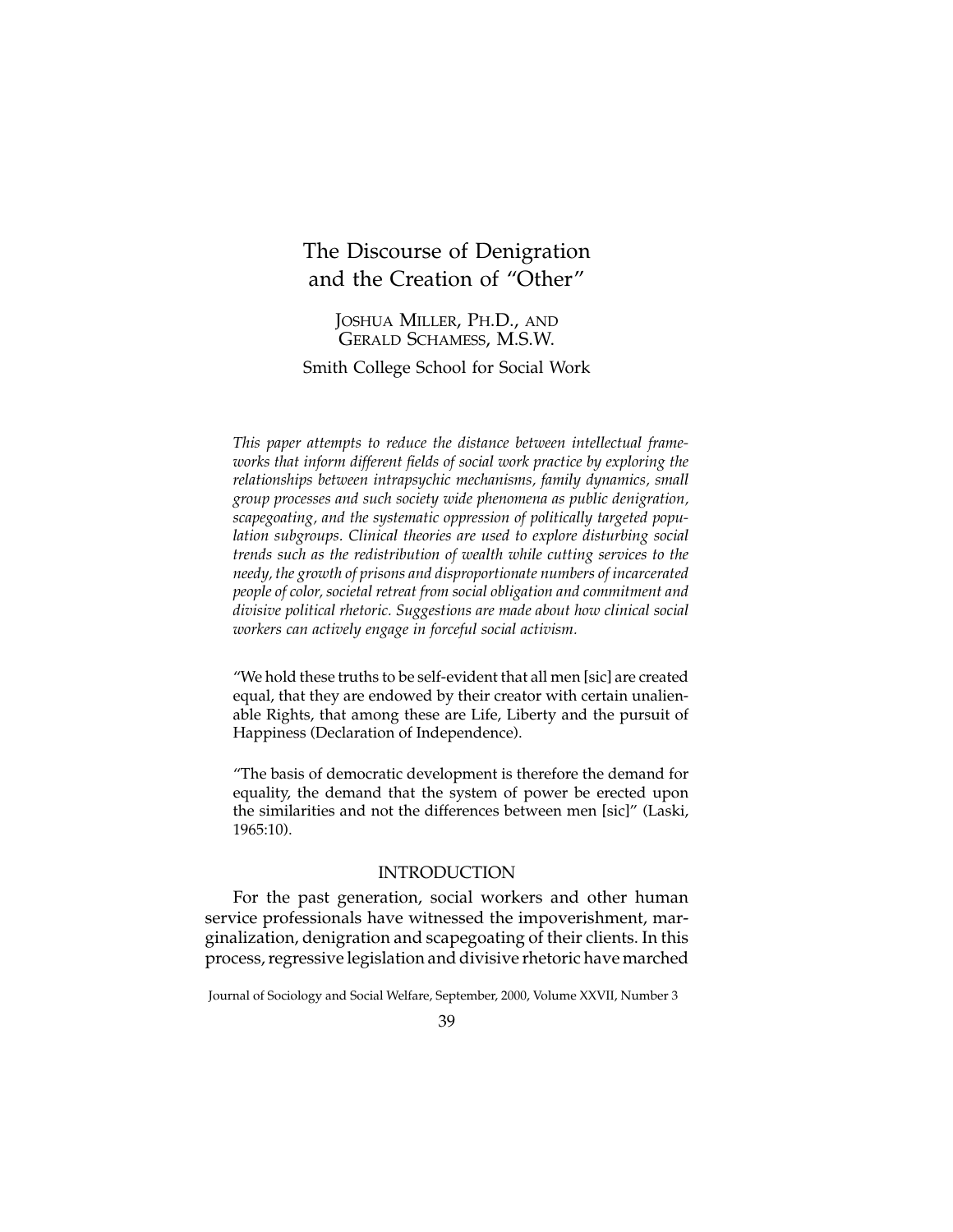hand in hand. Recent examples include the so-called "Welfare Reform Act," "The Defense of Marriage Act," and legislation stripping legal as well as illegal immigrants of their civil rights. Prison populations have soared, with alarming numbers of African-Americans behind bars. At the same time, the distribution of wealth in the country has shifted dramatically in favor of the wealthy. Are these trends related?

A strong commitment to social justice has been described as the central "organizing value of social work" (Swenson, 1998, p. 527). Currently, eighty five percent of professional social workers are employed in clinical settings where they provide treatment and case management services to a wide range of clients (Ginsberg, 1995). Since frequently, clinical practice is not functionally linked to social justice initiatives, practitioners face a serious dilemma: How can we integrate the theories and techniques that shape clinical practice with the overarching goal of promoting social justice? Is it possible to utilize clinical knowledge in assessing and interpreting the massive social injustices our clients experience? Can practice theories originally developed to explain intrapsychic processes, group dynamics, and family systems help practitioners understand socially sanctioned attempts to repress, marginalize and denigrate clients? Might clinical concepts such as denial, splitting, scapegoating and triangulation offer useful insights into how professional social workers can respond to problematic social trends that undermine client welfare?

The ideas in this paper are derived from long standing efforts to address these and similar questions within the profession of social work. Central to our analysis are concepts of self and "other" as they appear in the group dynamic, family systems and psychodynamic literatures. In advancing this analysis, we are aware of the problems inherent in trying to use explanatory paradigms developed to analyze dynamic functioning in individuals, families and small groups in explaining large-scale social phenomena. Nonetheless, we are impressed by the degree to which a number of paradigms formulated to explain micro and mezzo level phenomena concur in asserting that acts of violence and exploitation against targeted populations are typically rationalized and justified by defining the victim(s) as "other:" i.e. different from and inferior to dominant individuals or groups;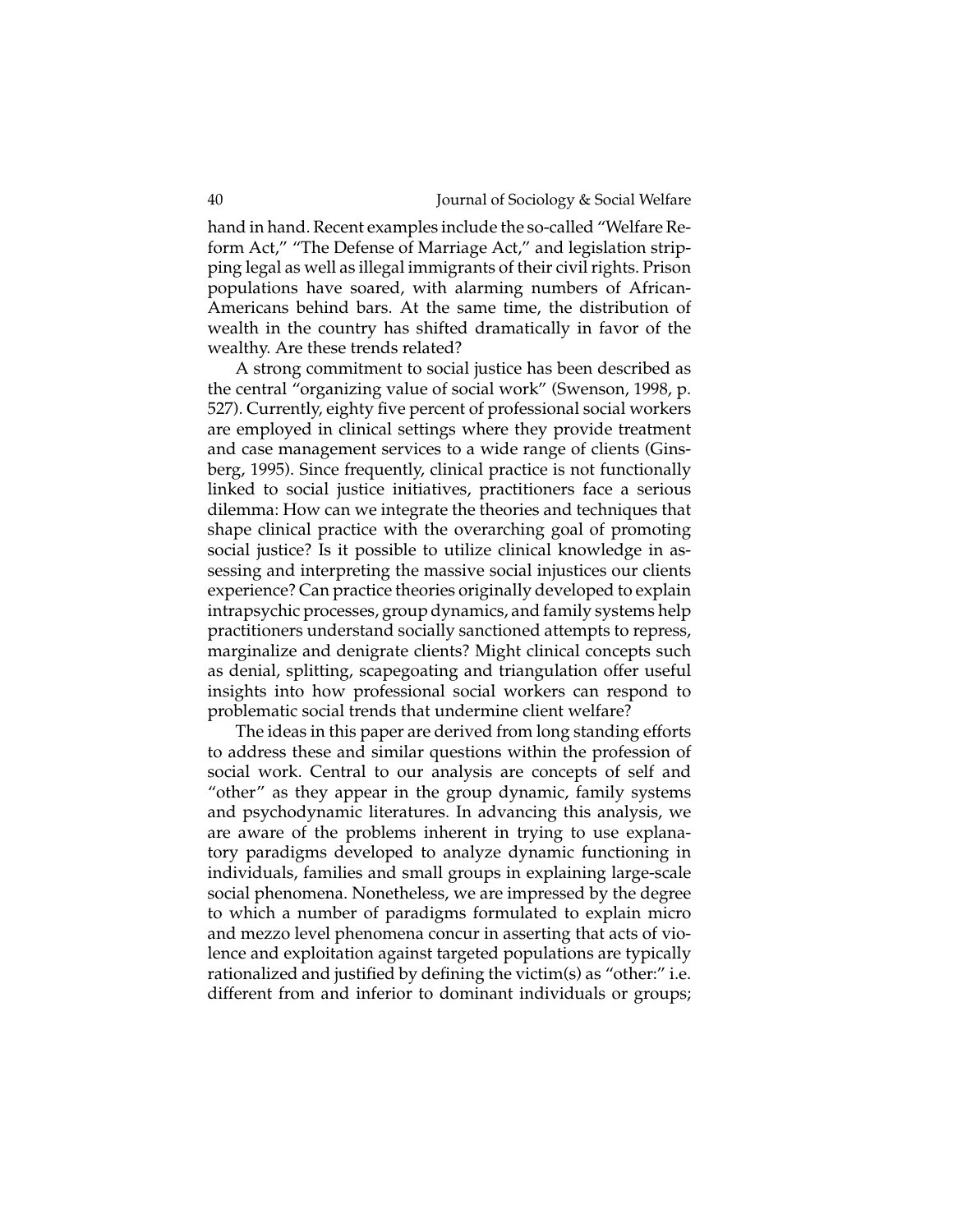not fully human. Based on that observation, we will present some psychological paradigms that explore the dynamic of scapegoating in individuals and small groups. Our premise is that similar processes are influential in shaping and justifying large group behaviors; particularly inter-group conflict, public policy decisions and public discourse. In presenting this analysis, our intent is to expand the range of paradigms available to policy analysts and clinical social workers. The analysis is meant to augment rather than replace or minimize the usefulness of paradigms derived from structural, economic, or political theories. We will particularly utilize concepts from psychodynamic and cognitive psychology, family systems theory, and social psychology (particularly intergroup conflict theory). Not all of these constructs have been empirically tested, nor do they represent the myriad of theoretical models used by clinical social workers. We have chosen them for two reasons: 1) They frequently shape clinical social workers practice with individuals, families and groups, and 2) they are helpful in elucidating large-scale societal and political processes.

The paper begins with a summary discussion of disturbing social trends.We will then consider the social psychology of group conflict, the function of selected defense mechanisms, the family systems concept of triangulation, and the role of leadership in fostering hatred. The closing section discusses how these formulations might inform a proactive social work response to the collective psychology of negation and denigration that permeates contemporary American society.

#### DISTURBING SOCIAL TRENDS

Although the three trends summarized below are well known to most social workers, particularly readers of this journal, we briefly review them here because of our concern about their potentially numbing effect as they become entrenched social and political realities.

#### *Redistribution of Wealth and Cutting Services to the Needy*

Changes in the federal tax code in the 1980's generated an inexorable redistribution of wealth with the wealthiest sector of our population benefiting the most. Income inequality is now what it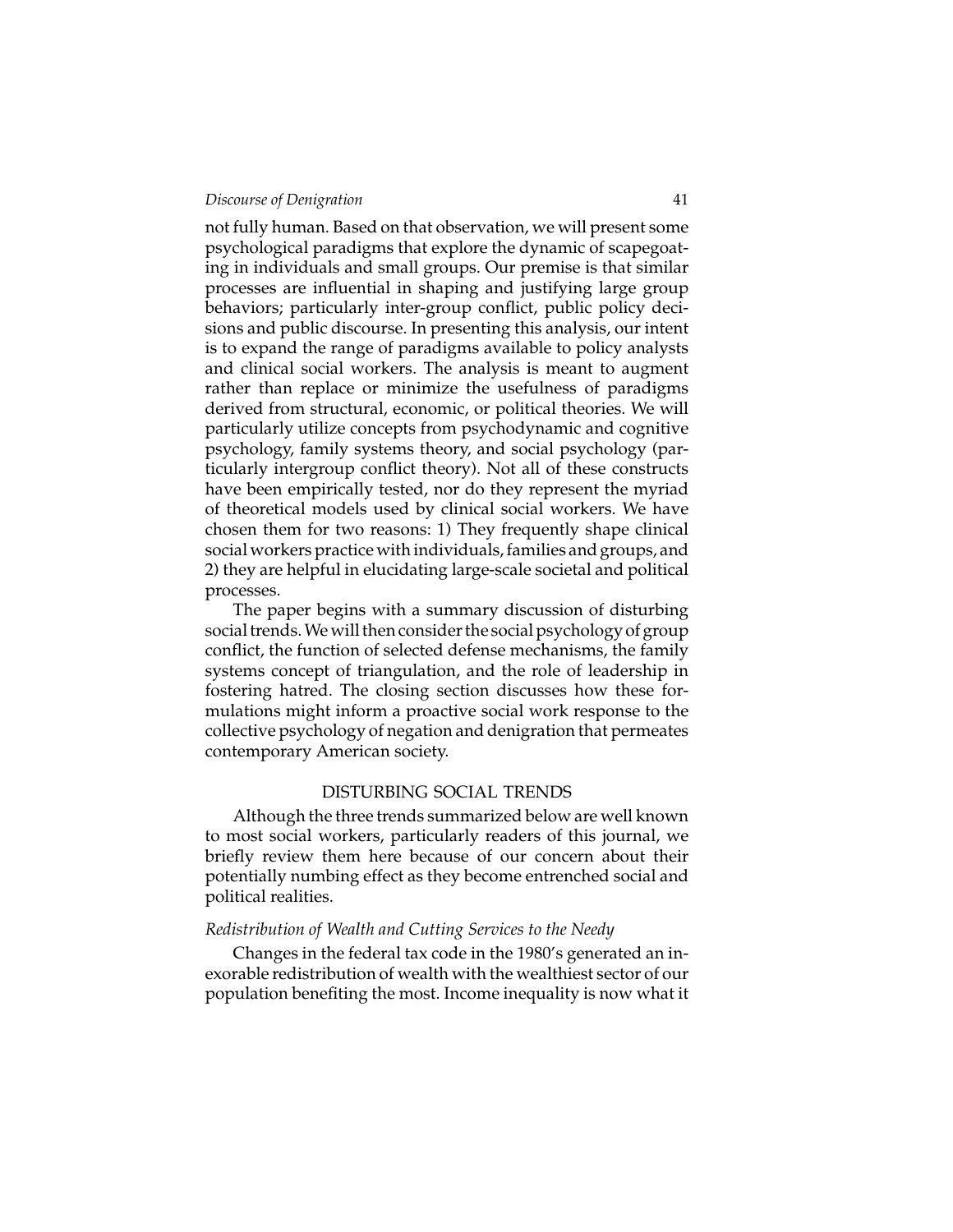was in the late 1920's, prior to the introduction of the progressive income tax (Thurow, 1995). The wealthiest 1% of the population receives approximately as much income after taxes as the poorest 40%. As a result, the most affluent 2.5 million Americans have as much income as the poorest 100 million (Shapiro, 1995).

What is most striking is the gap between poor and wealthy citizens. The Organization for Economic Cooperation and Development states that, in the 1980s, the income gap between rich and poor in the United States was significantly greater than in any other industrialized country (Bradsher, 1995). There are even greater chasms between the wealthy and the poor when race is added to the equation. Whether using statistics on wealth or income, African-Americans consistently compare less favorably, even when taking into account such factors as education or place of residence (Oliver & Shapiro, 1995). Between 1970 and 1990, the ratio of black to white income fell from .60 to less than .56 (Goldsmith & Blakely, 1992).

#### *The growth of prisons*

The burgeoning inequality of wealth has been accompanied by an unprecedented rise in the prison population, the highest proportion of imprisoned people in the history of this country ("More Inmates," 1994). With nearly 2 million people in jails and prisons, America now has the highest incarceration rate in the industrialized world (Holman, 1999). High as these figures are, they exclude over 2.5 million people on parole and 475,000 on probation (Rothman, 1994). Although the crime rate has remained steady or dropped since the 1980's, the number of people incarcerated rose by 250% (Holman, 1999). In addition to locking more people up, many states are moving to deny prisoners educational services, one of the few pathways that prepare them for life outside of prison. Many people who previously had received services—the poor, homeless, mentally ill, alcoholics, drug users, and people with character disorders—are now incarcerated (Schlosser; 1998). Over half of the incarcerated population are people of color, with a high proportion of African Americans (Hacker, 1995; Schlosser, 1998).

In California, five African American men are in prison for every man in a state college or university (Taqi-Eddin, Macallair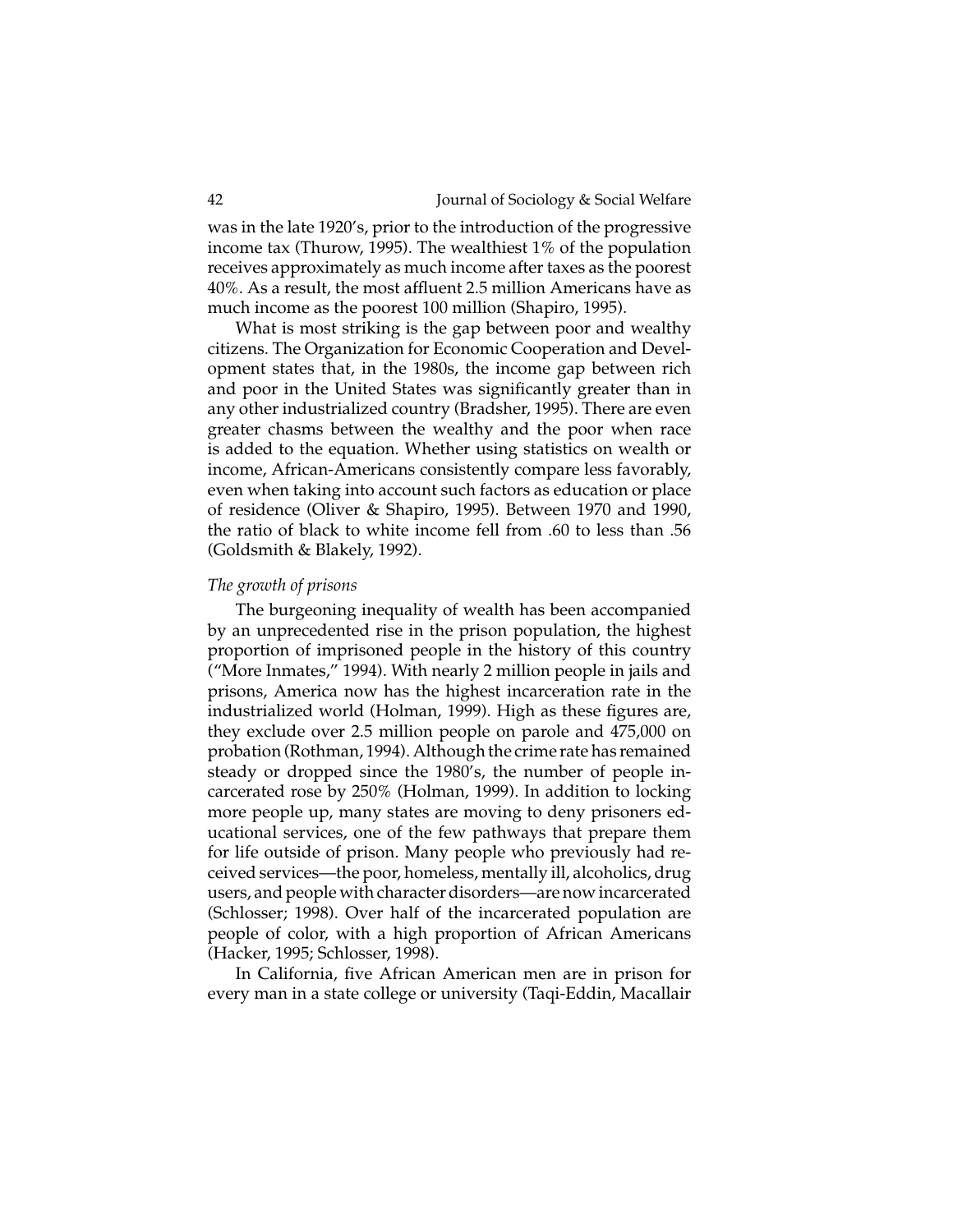& Schiraldi, 1998). Poor neighborhoods in large inner-cities contribute disproportionately to the prison population; e.g. in urban areas African Americans are 7 to 10 times more likely to be incarcerated than whites (Sabol & Lynch, 1997). While only 2% of white adults are under correctional supervision, 10% of blacks are (Council of Economic Advisors [CEA], 1998). African Americans are not only arrested at much higher rates than whites, but after arrest are convicted and admitted to prison at higher rates (CEA). These legal outcomes effectively abrogate the life prospects of the incarcerated person, weaken families, and fray the fabric of community life (CEA; Miller, 1997).

#### *The Retreat from Social Obligation and Commitment*

As social workers are well aware, income entitlements for poor people have been drastically reduced. This has been accompanied by a decrease in counseling and other social services due to managed care restrictions. The political discourse ceaselessly reiterates the mantra of no new taxes. There is much talk about the freedom to become wealthy while the concept of societal obligation has almost disappeared from public dialogue. As tax revisions have made the rich wealthier and as more people are imprisoned, cuts in human services have further impoverished the poor. The most dramatic example of this trend was the abolition of the federal government's responsibility (the AFDC program) for providing assistance to the nation's poorest citizens; the great majority of whom are children.

In addition to trends of rising inequality and incarceration, the middle and upper classes have been withdrawing from public institutions (Reich, 1991). Public schools, parks, and other community facilities such as libraries and beaches, have receded as places where people from different backgrounds mingle and share common experiences. Rising numbers of middle class people are moving to suburbs and in some instances, to "gated communities" where elaborate security systems "protect" residents by restricting access (Egan, 1995). Some gated communities have their own school systems and police forces. Residential racial segregation, particularly of poor African Americans, has become institutionalized (Massey & Denton, 1993). Living in segregated, fenced off communities the privileged are not only protected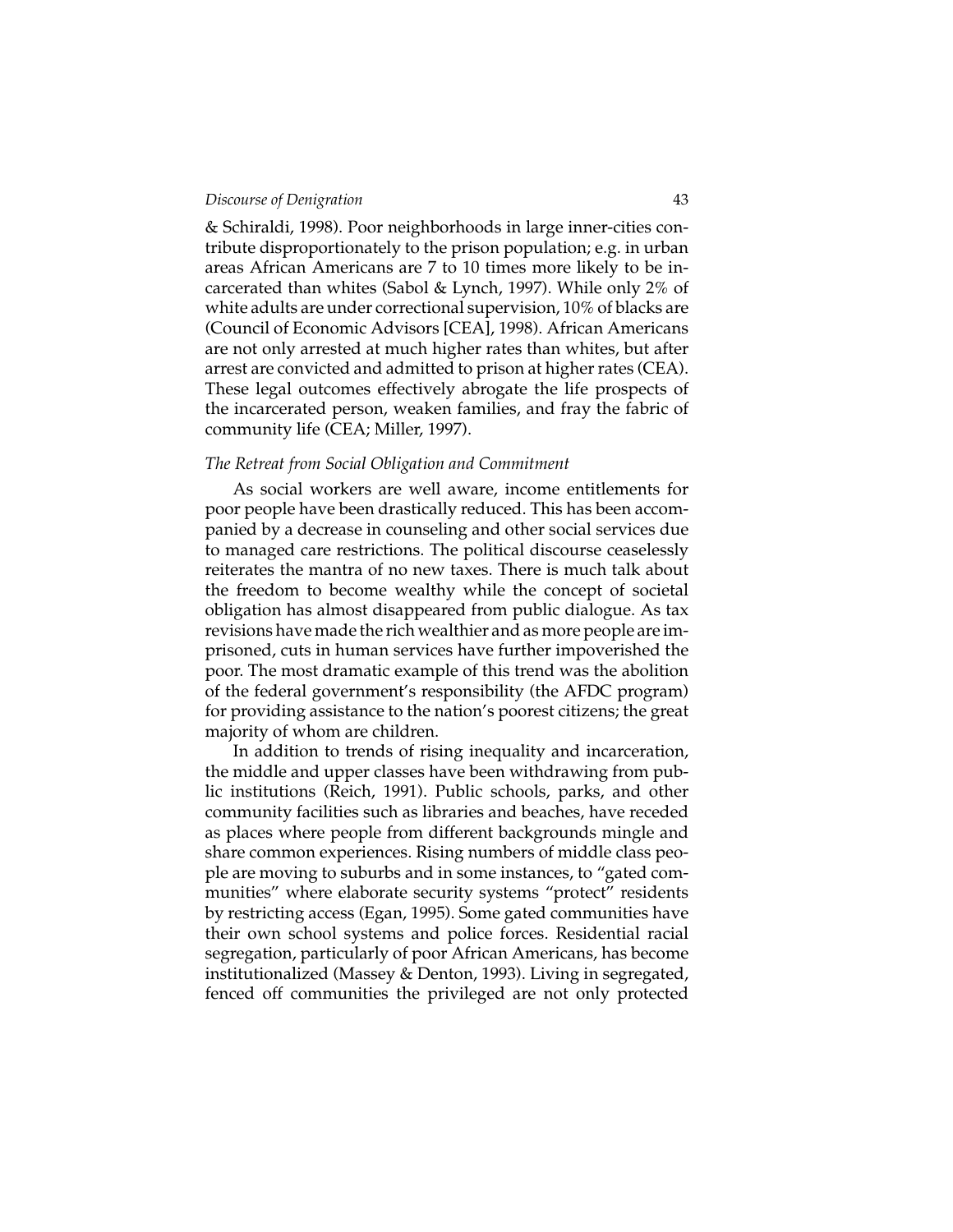from seeing social disparities, but are implicitly encouraged to turn a blind eye to the suffering of others. An irony of the move to private, controlled communities is that residents are highly taxed in the form of member and user fees. Acceptance of such fees challenges the widely held belief that the middle and upper classes are unwilling to increase its tax burden to pay for services. It seems more accurate to hypothesize that the public aversion to paying taxes in support of social and educational services is linked to stereotypes about dangerous and irresponsible "others;" a concept we will discuss later.

#### ENDURING MYTHS OF FAIRNESS AND EQUITY

Before beginning our clinical analysis of these trends, we will compare them with some powerful myths that inform American belief systems. As the introductory quotations remind us, one myth is that the U.S. is a democratic society in which people are treated equally and the legal system functions to insure fair play for all. Another, is that America is a meritocracy in which opportunities for social advancement are equally available to everyone. These myths support the assumption that hard work, moral behavior, and proper values coupled with ability, will inevitably lead to success (Figueira-McDonough, 1995). The premise is that in a pluralistic society, individuals are free and unencumbered in making rational choices about their welfare and ultimate best interests (Skerry, 1998). A third myth is that Americans are a compassionate people who will help needy people, particularly if they subscribe to the work ethic (Ellwood, 1988). This value reached its apogee in the 1930's during the New Deal, and was reaffirmed during the Great Society's "war on poverty" in the 1960s.

As we argued in the preceding section, economic fairness and equal opportunity do not actually exist in America today; neither is there equitable treatment under the law. Moreover, recent legislation undermines the contention that the United States is compassionate towards those in need or is welcoming to immigrants. Race, citizenship status and economic resources dramatically influence how different groups of people experience American democracy and opportunity.

We do not know if the majority of white, middle and upper class Americans are consciously aware of their privilege, or of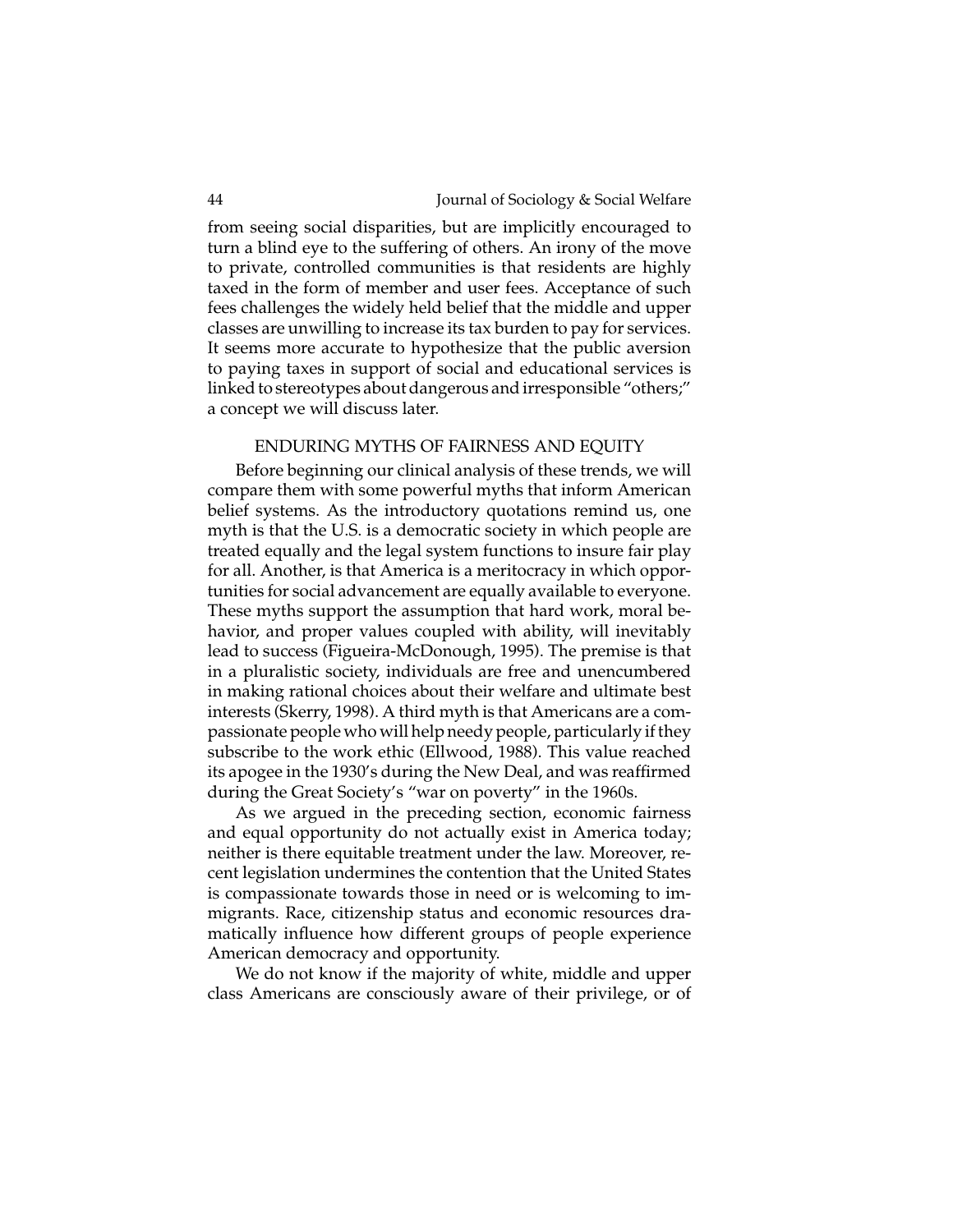the disparities between themselves and other groups of citizens. There is reason to think that affluent people are relatively sheltered from such realities. Many only encounter harsh poverty in newspaper and television stories that depict the homeless, children who are not medically insured, and fires that devastate neglected, overcrowded tenements. Privileged and affluent citizens, who have some intellectual knowledge about economic and social disparities, are likely to lack any emotionally meaningful awareness about poverty and racism. To the degree it exists, emotional awareness is kept in the realm of unconscious thought through a collective process of denial, socially reinforced by intentional segregation of economically stressed and racially different neighborhoods.

#### THE SOCIAL PSYCHOLOGY OF GROUP CONFLICT AND THE NEED FOR AN "OTHER"

One way to conceptualize what is happening in American society today is to view it as an arena dominated by inter-group conflict which is largely unacknowledged at the level of public/political dialogue. Thus, there are: 1) a small number of affluent people, lots of poor people, and a range of economic subgroups in between; 2) racial dichotomies conceptualized in terms of white people and people of color; 3) discourses that divide "law abiding citizens" from "criminals," and; 4) people able to earn their income and those who, for a variety of reasons, require income assistance. From a social science perspective, of course, social-structural factors, such as competition for limited resources shape interactions between people from different groups. Fisher (1990) discusses the contribution such factors make to "realistic" group conflicts.

Nonetheless, "unrealistic" prejudice and fear between groups also plays a significant role in group conflict. We observe, for example, anti-Semitism in groups which have little or no contact with Jews; conflict which cannot be explained by reference to "realistic" group conflict theory (Bayor, 1988). Similarly, Fisher (1990) describes the "diabolical enemy image" and the "moral self-image", in which a group or nation's collective, positive sense of self is strengthened by viewing members of one's "in-group" as superior to members of other "out-groups."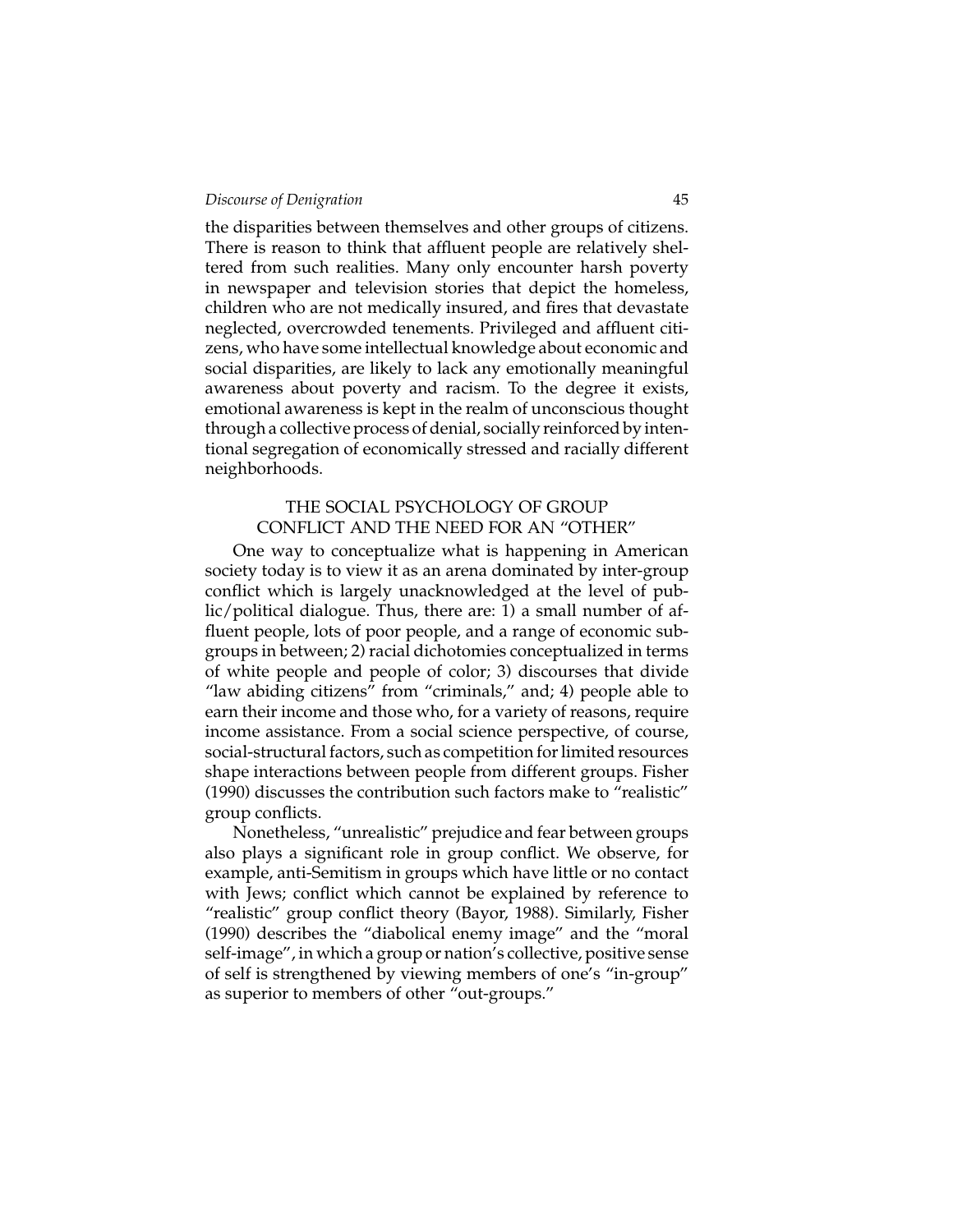Phenomena such as these suggest that structural inequalities do not account for all prejudice and hatred. Bigotry and intolerance are also generated when out-groups are socially constructed as threatening. In response to perceived threats, societies frequently promote unity and national pride by defining as "other," people who are different and/or who challenge prevailing myths. At such times a coherent sense of national identity is preserved by demonizing a consensually agreed upon enemy. Pinderhughes coined the term "common renounced targets" to describe this phenomena, while Volkan described it similarly, using the phrase "suitable targets for externalization" (Group for Advancement of Psychiatry, 1987:42). People defined as "other," whatever the particular context, become suitable targets for rage and acts of aggression. They are held responsible for whatever internal tensions and external threats beset particular societies. As the process unfolds, target populations are socially constructed as not fully human; unworthy, inferior, morally deviant and dangerous. In consequence, the governing in-group feels justified in "protecting" itself by using state power against subgroups it defines as different or "other."

It is important to note that "others" cannot exist in isolation. The process of socially constructing people as "other" is only functional when cast in a relational context; i.e. contrasting people who are "good" with those who are "bad," people who are "hardworking" with those who are "lazy," people who are "powerful" with those who are "weak" (Lopez, 1994). This way of dividing the world suggests that members of groups in power can only feel good about themselves when members of other groups are conceived of as "less than." Freud (cited in Fisher, 1990) believed that one manifestation of this phenomena, ethnocentrism, reflects a type of group narcissism in which high self esteem and love of self within a group are maintained by directing intragroup tension and aggression away toward other groups that can be stigmatized and possibly, attacked.

The concept of the "other" has important implications. People are less willing to care for those they construct as other, particularly if the perceived differences are related to values and ethics. For example, in their study of working class white families, Sennett and Cobb (1974) found that respondents were less willing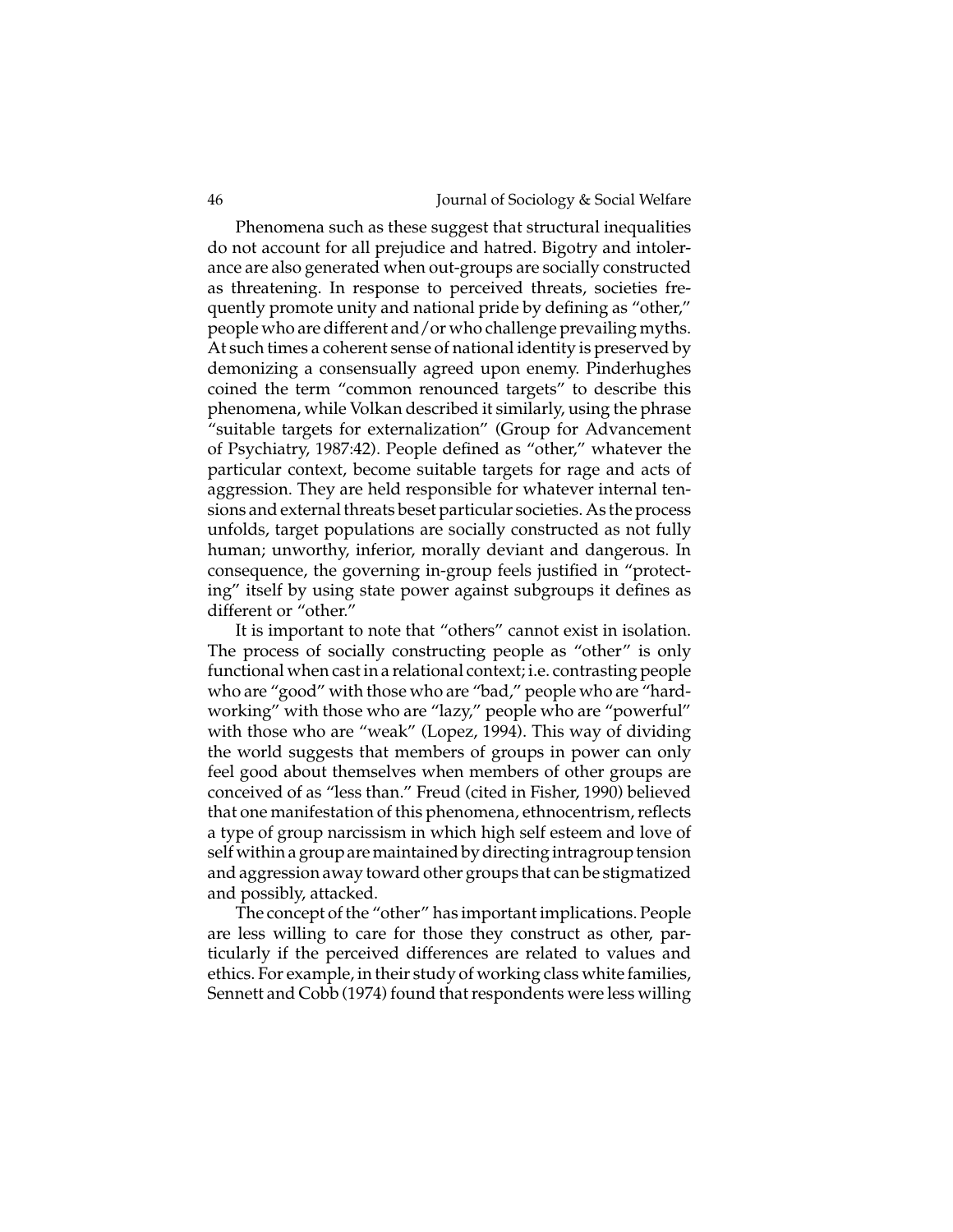to support welfare policies if they believed benefits were going to people of color who, in their view, had less of a work ethic. Such judgements are often rooted in a form of "moral surveillance" based on assumptions and second hand information, thereby reinforcing the belief that people are poor because they are morally deficient.

Ironically, the intensity of intergroup resentment may increase when there are only minor differences between the contending groups; i.e. when the "other" is nearly but not quite the same as the "self" (Berman, 1994). Despite repeated attempts to portray poor Americans as different (part of an "underclass", or participants in a "culture of poverty") what remains for most people is our essential commonality; our sameness as we struggle to survive economically and socially. Popular media conceptions to the contrary, there is a great deal of research which indicates that poor and affluent people in the U.S. share the same values (Gans, 1995; Wilson, 1996). The essential sameness in values between poor and middle class Americans is distorted by differences in economic circumstances, and by the fact that poor people have far less privacy than wealthier people and thus, are subjected to much greater public scrutiny (Gans).

While scapegoating and creating a denigrated "other" are frequently unconscious processes in individuals and small groups, our analysis suggests that scapegoating has become a fundamental component of public policy in the United States today. It has become a useful and perhaps necessary tactic that allows the wealthiest one percent of the population to focus public debate on the "other;" the *unworthy* poor (e.g. poor women and their children receiving public assistance), *criminals* who *terrorize* communities, or immigrants who *threaten* our borders. This strategy may partially explain how it has been possible to redistribute such large amounts of wealth to an affluent few without serious protest from the vast majority of people who not only have not benefited, but who have actually lost ground. Scapegoating, which relies on the ability to dehumanize and demonize relatively powerless populations defined as "other," has effectively served to distract most citizens from recognizing the economic and social inequities that have increasingly permeated American society over the past thirty years.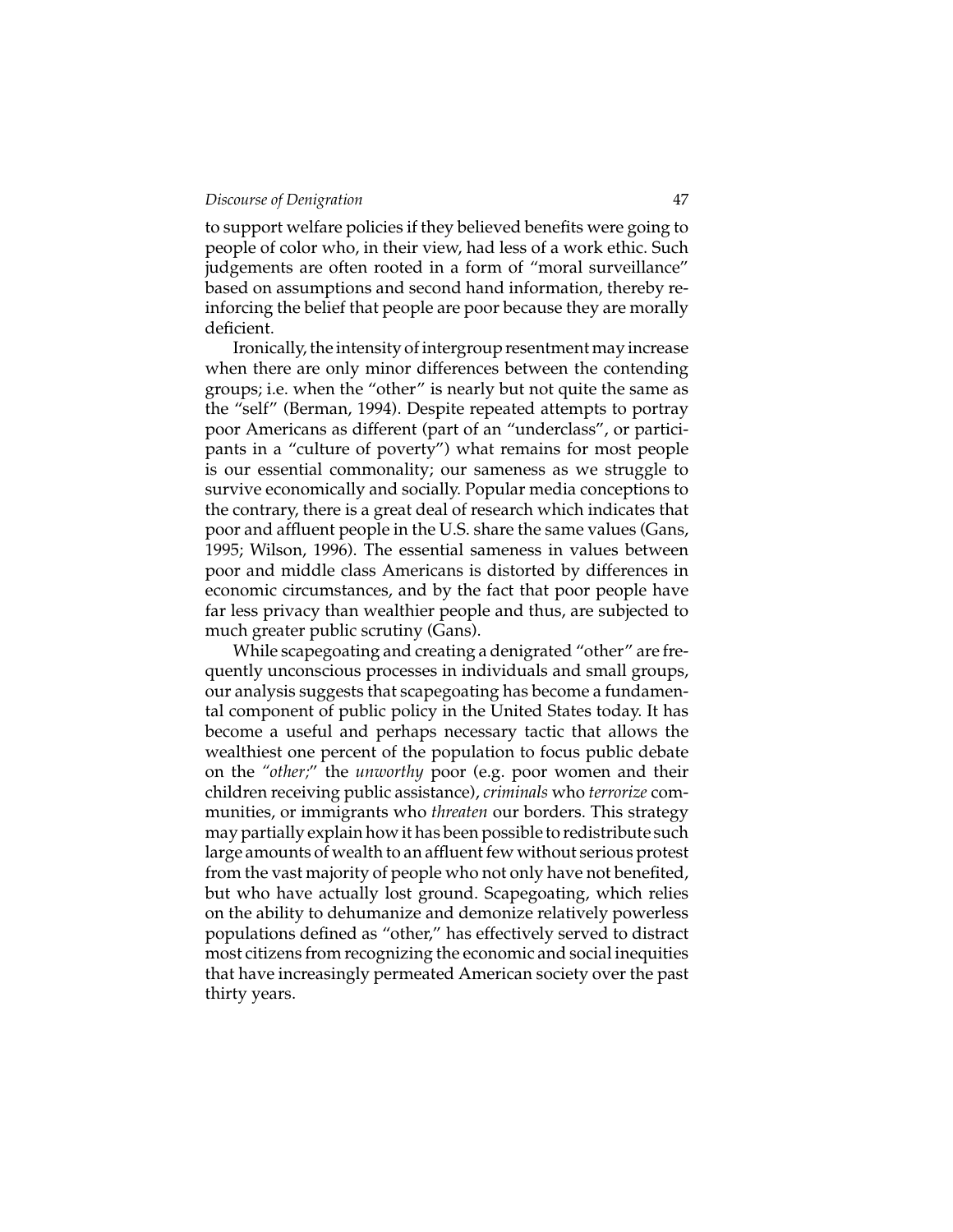### APPLICATIONS OF INDIVIDUAL AND FAMILY THEORY

In the following section we will consider the role defense mechanisms and cognitive dissonance play in defining the "other." We will also discuss triangulation, a family systems concept advanced by Murray Bowen.

#### *Denial, Splitting and Projection*

In psychoanalytic terminology, denial is defined as a defense mechanism " . . . by which an individual unconsciously repudiates some or all of the meanings of an event . . . (in order to erase) the disagreeable and unwelcome facts of the situation (Moore & Fine, 1990:50)." In individuals, denial is typically supported by two other defense mechanisms, splitting and projection. Splitting is an unconscious process in which individuals unconsciously maintain *separate* internal representations of entirely good and entirely bad care-givers because they find it profoundly threatening to recognize that the caregiver who is emotionally gratifying and the one who frustrates them are one and the same person. Projection is "a mental process whereby a personally unacceptable impulse or idea is attributed to the external world, (with the result that) one's own interests and desires are perceived as if they belong to others" (Moore and Fine, p. 149).

Taken in concert, these concepts describe the intrapsychic processes involved in 1) refusing to recognize external dangers and frightening self representations, 2) identifying an "other" person or group as a "bad" object who deserves to be attacked and possibly destroyed, and 3) justifying one's own aggression as self-defense against attack from an external enemy. At an intrapsychic level these defense mechanisms act together to create scapegoats who "deserve" to be denigrated and attacked because they represent everything the individual most hates and fears in him/herself. Although these intrapsychic mechanisms are observable in people with severe emotional disturbances, they also seem applicable to the social phenomena we described earlier. Moreover, they bear an uncanny resemblance to explanations of inter-group conflict proposed by social psychologists. This suggests that theorists analyzing micro and mezzo levels of interpersonal conflict largely concur in their explanations of how individuals and "in-group" members maintain self-esteem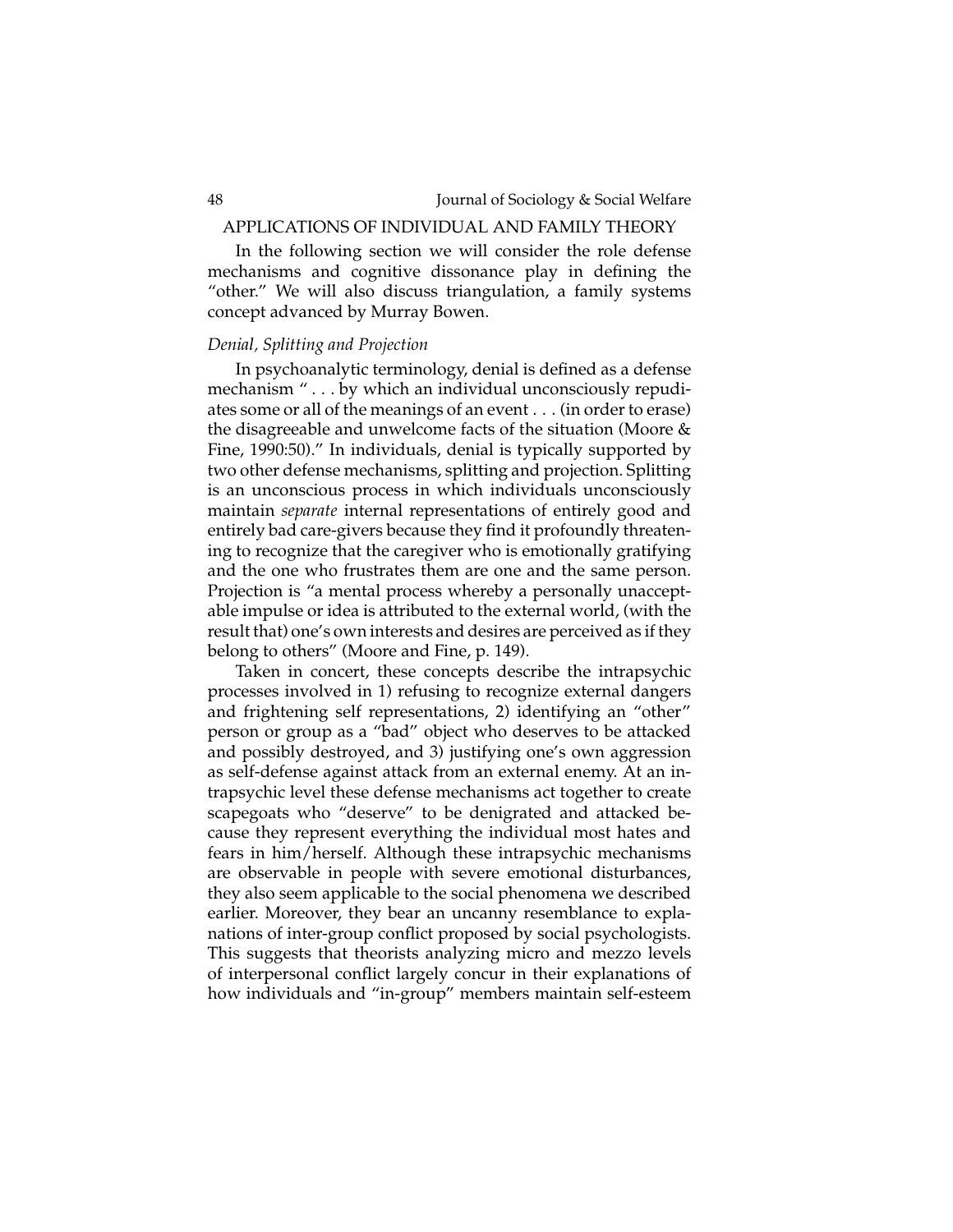and justify oppressive behavior toward denigrated "others," even when they approach the issue from quite different theoretical perspectives.

#### *Cognitive Dissonance*

The concept of cognitive dissonance explains that individuals or groups experience tension (dissonance) when there are inconsistencies between the environment they perceive, their behavior, and their internalized view of themselves (Kimble & Garmezy, 1963). The theory goes on to state that dissonance can only be resolved : 1) by modifying internalized values and self images to conform to social/environmental reality, or 2) by redefining social/environmental reality to conform to internalized belief systems. The first resolution involves reconciling internal cognitive process with consensually validated "reality." The second resolution involves revising descriptions of social reality and modifying previously accepted views of historical events to make them more compatible with preexisting values and self images; a process which requires extensive use of both denial and projection.

For example, most affluent Americans prefer to believe that prosperity is the fruit of hard labor, rather than privilege or luck. Among other factors, this view reflects internalization of the myths described earlier. One way in which white, middle and upper class citizens can "resolve" dissonance between societal myths of equal opportunity and the systematic pattern of inequality that exists in American society, is to target an oppressed subgroup and blame it for the adversity it suffers as a result of discrimination, prejudice and/or inequality. This formulation allows the privileged subgroup to maintain its own values and self image, without acknowledging complicity in oppressing the scapegoated subgroup. Dissonant thoughts are thus "resolved" through a process involving denial (prejudice, discrimination and social inequality don't exist in America and accordingly, I'm not bad), splitting (I'm good , its those "others" who are bad), and projection (I'm justified in injuring those "others" because they want to destroy my values and way of life).

In discussing dissonance between internalized values/self concepts and external reality, it is also useful to consider the concept of a coherent and integrated, positive sense of self as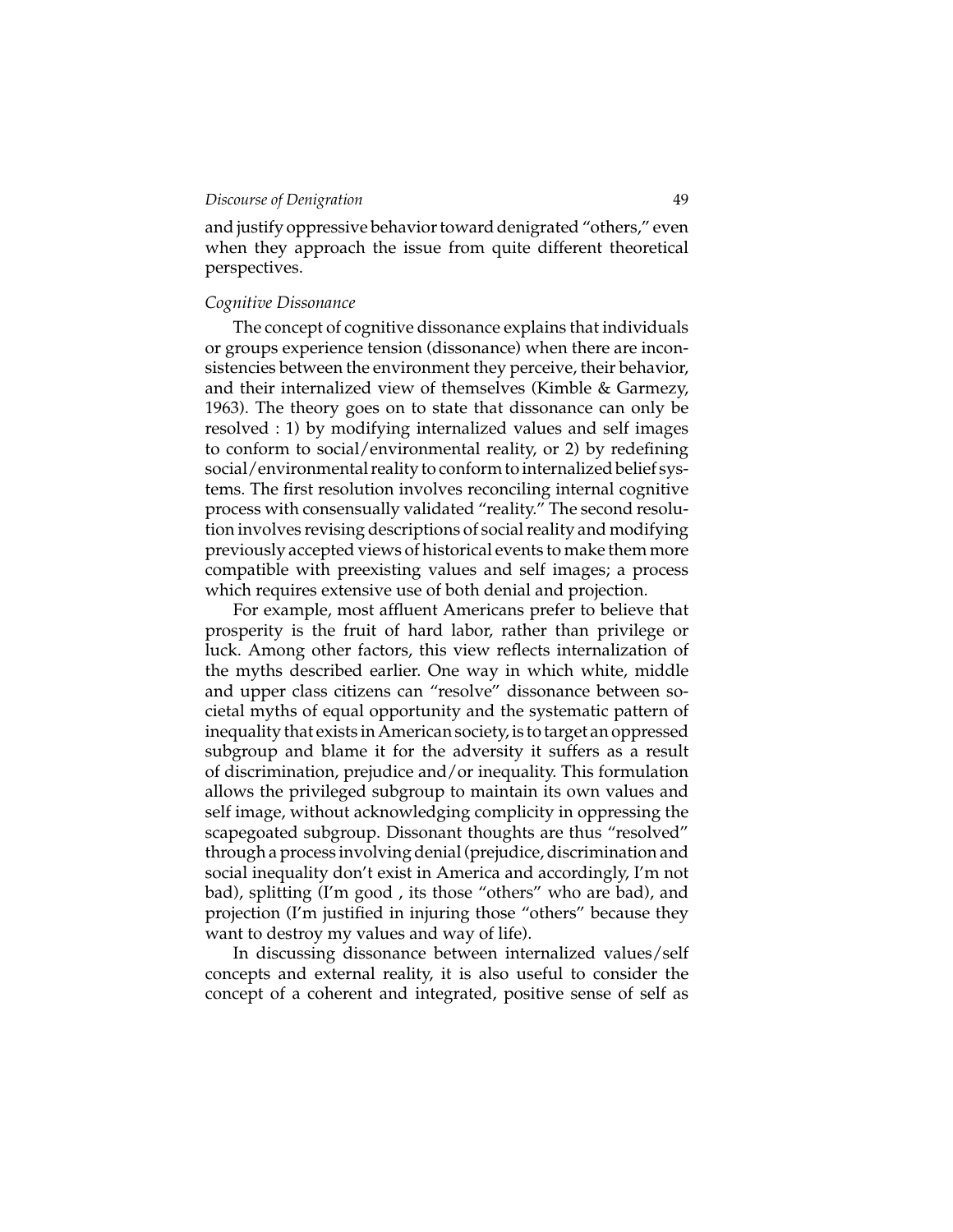described by G.S. Klein, H. Kohut and others (Eagle, 1984). In looking for areas of congruence between individual and large group behavior we note that it is difficult both for individuals and groups to maintain a coherent, positive sense of self in the face of inconsistencies between internalized self representations and consensual reality. For example, individuals whose self concept rests on the belief that they have earned an esteemed and secure place in society by having the right values, making sacrifices and working hard, find it difficult to maintain their beliefs when confronted with evidence of others who work hard and fail, or whose location in the social structure deprives them of the opportunity to work at all. When acceptance of social reality actively challenges personal self-worth, one way of resolving the resulting intolerable dissonance is by denying reality, splitting off aggressive and selfhating aspects of the self, and projecting them onto the "other;" i.e. individuals or groups socially constructed as morally deficient and/or dangerous. Once this construction solidifies, individuals or groups categorized as "other" are no longer considered fully "human" and thus, are unworthy of equitable or humane treatment from those in positions of power.

#### *Triangulation*

Bowen's theory of family dynamics describes "triangulation" as a process in which two or more people reduce the anxiety or tension in their relationship by joining together against a third person who stabilizes the system by becoming "the problem" (Bowen, 1976). Conceptually, the concept is closely related to scapegoating. Triangulation is a useful tool for understanding political initiatives designed to unite subgroups with common class interests against other, less powerful groups; e.g. campaigns emphasizing the "decline" of family values, the dangers of immigration, etc. Perhaps the most striking of these initiatives was the electoral strategy that President Nixon and his aides (Kevin Phillips in particular) consciously designed to unify Republicans, white northern Democrats and white conservative southern Democrats in a political coalition. The strategy was intended to amplify public fears that a liberal government in Washington would offer preferential treatment to African-Americans (Edsall & Edsall, 1992). Consequently, the Republican Party was able to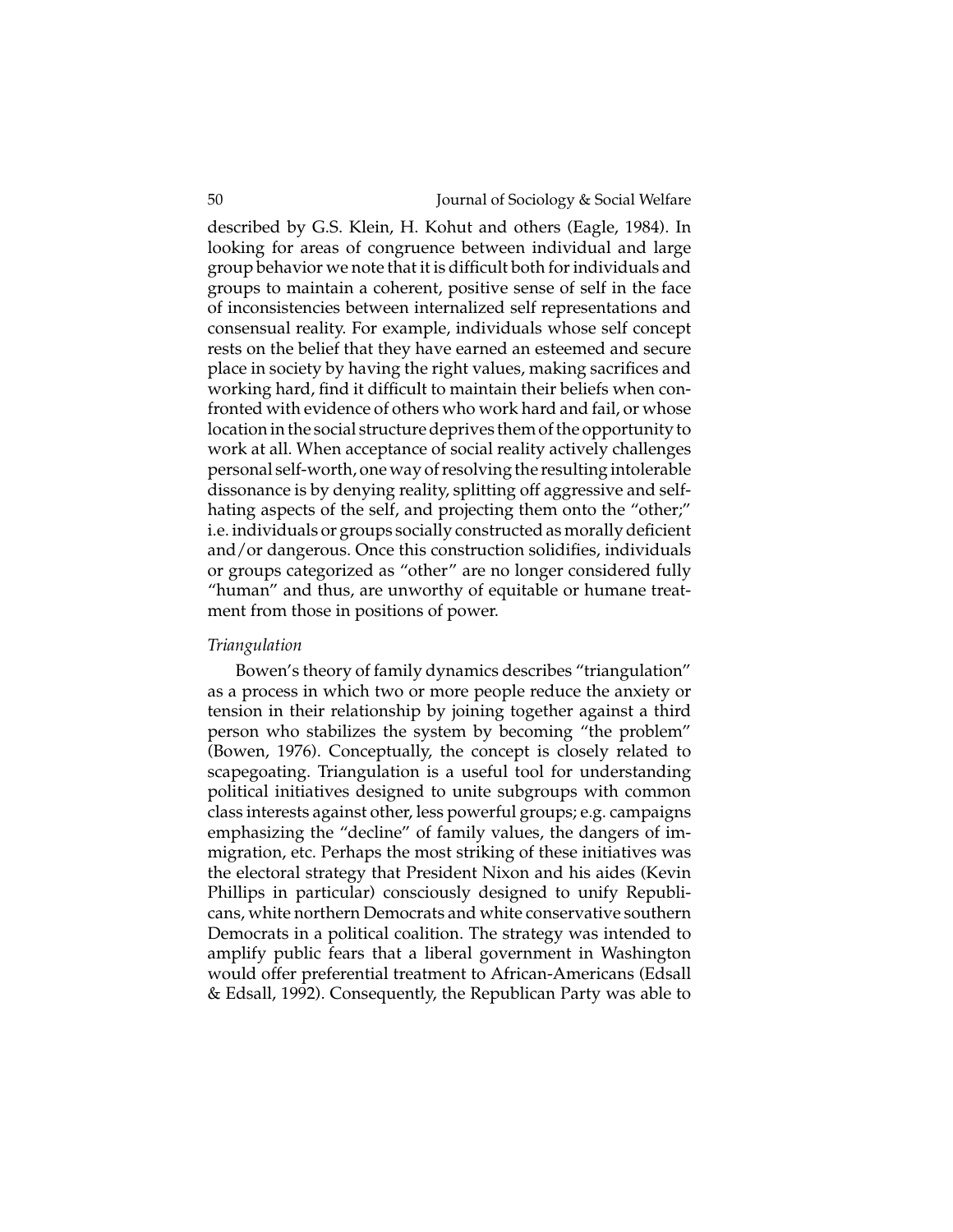unite a number of disparate groups to create an electoral majority composed of affluent Republicans, "Reagan democrats," and the white "religious right." In conjunction with a severe economic downturn during the last years of Jimmy Carter's presidency (Edsall & Edsall), this coalition contributed markedly to Reagan's first election and ensured his second . The strategy's success is not surprising, since groups are more likely to make social distinctions based on categories of "us" versus "them" at times of social and economic upheaval (Sennett, 1970).

Triangulation and scapegoating only work when there is collective denial of reality. At an individual level, denial is triggered by threats to the self perceived as so threatening they cannot be consciously acknowledged (Goldstein, 1984). Implicit in denial is the need to "cut-off" emotions that are too painful or anxiety provoking to experience on an ongoing basis (Bowen, 1976). At a collective level denial involves the repudiation of aspects of social reality that, if acknowledged, would threaten the social fabric. For individuals, denial promotes a false narrative about self. For societies, it promotes a discourse of hatred, fear, and distortion.

#### LEADERSHIP AND FOSTERING HATRED

Public leaders exert enormous influence regardless of whether the public idealizes or vilifies them. Access to the public through the media, as well as the actual powerleaders exercise, make them highly visible both as authority figures and experts. Leadership that stresses similarities between people can heal splits between groups. Leadership that stresses differences in values and lifestyles, and exploits the socially constructed sense of "other" for political advantage can exacerbate social schisms (Group for the Advancement of Psychiatry, 1987)). A number of public statements by candidates for the presidency have both emphasized differences and purposefully denigrated subgroups defined as "other." These include Ronald Reagan's characterization of "welfare queens," George Bush's use of the Willy Horton issue, Patrick Buchanan's anti-gay diatribes in 1992 and 1996, and President Clinton's attack on Sister Souljah during the 1992 campaign. Recent attempts to "reform" welfare have been legitimized not only by the President, but also by the Speaker of the House,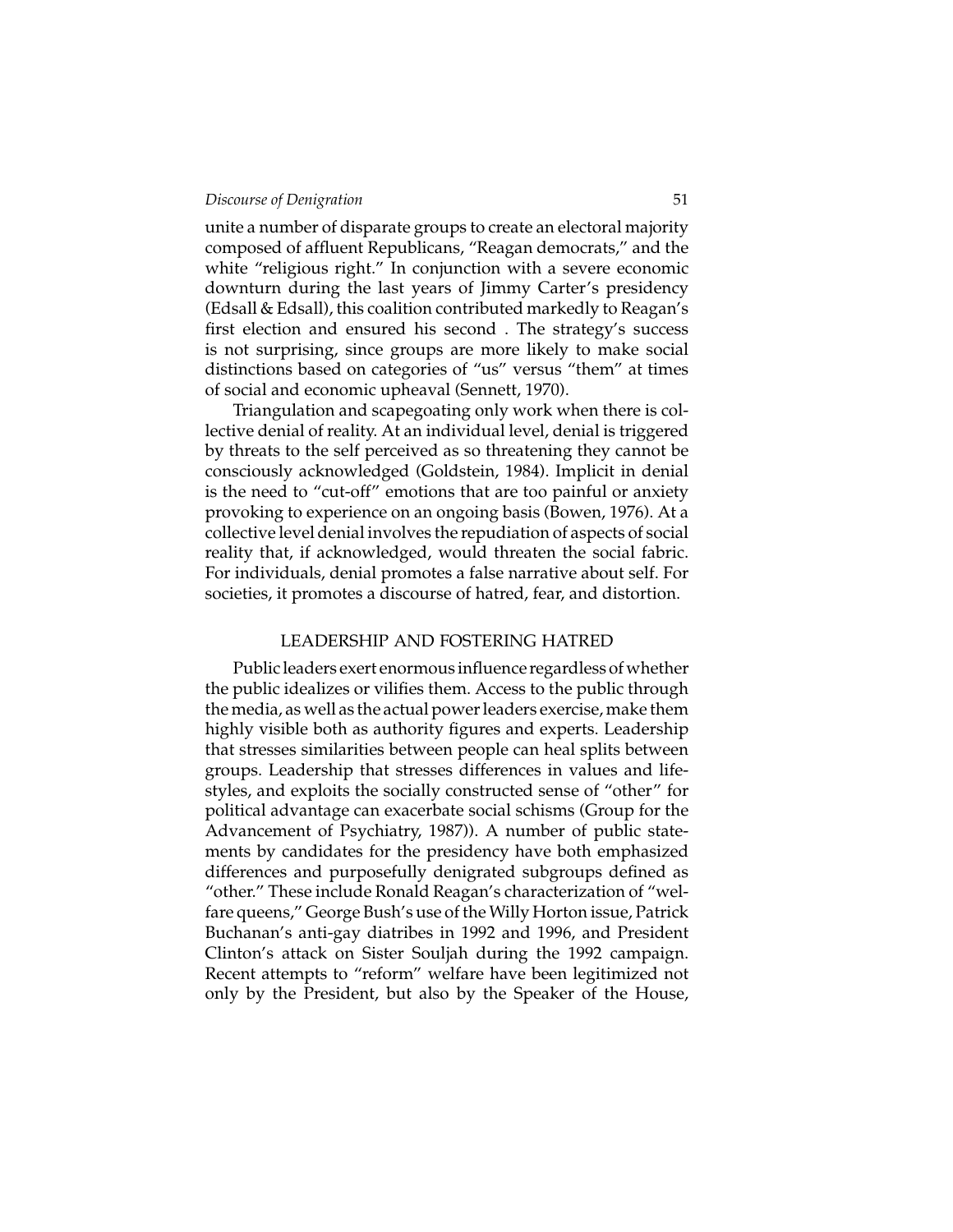Majority Leader of the Senate, and countless other elected state and national officials. In contemporary political rhetoric, drastic reductions in eligibility and benefits are presented as "reforms" even though they treat welfare recipients as if they belong to a different biological species. As political leaders advocate for and justify "reforms" of this kind, public opinion is shaped by leadership that scapegoats, divides, and reinforces an invidious sense of difference at enormous cost to those categorized as "other."

Political leadership of this kind involves scapegoating and denigrating subgroups to achieve political advantage. Scapegoating employed systematically has four major consequences: 1. Angry, disenfranchised, working and middle class people are given human targets to vent their frustrations against. 2. The target groups are dehumanized and denigrated. 3. The political opposition is associated with the denigrated group(s) and thus discredited. 4. Leaders employing this strategy attain and solidify their power (Whillock, 1995). Extreme examples of such leadership have had disastrous consequences in Europe during the 1930's and 1940's, and more recently in Yugoslavia, East Timor and Rwanda. As we witness the increasing economic inequalities in American society, the rampant use of imprisonment as a mechanism of social control, and the widening divisions scapegoating promotes at a national level, we begin to recognize the budding, terrible consequences that divisive leadership inflicts on all of us.

#### HOW TO RESPOND

We have tried to identify and understand a combination of societal trends- increased inequality, rising rates of incarceration, decreased services for the needy and a public discourse that denigrates and scapegoats poor people, people of color, and immigrants- by employing selected psychodynamic, cognitive, group and family systems concepts. We have argued that mechanisms of denial, splitting, projection, scapegoating, triangulation, and divisive leadership contribute to a collective psychology of denigration and dismissal. This, in turn, supports a social process of negation and rejection that alienates and harms significant numbers of Americans.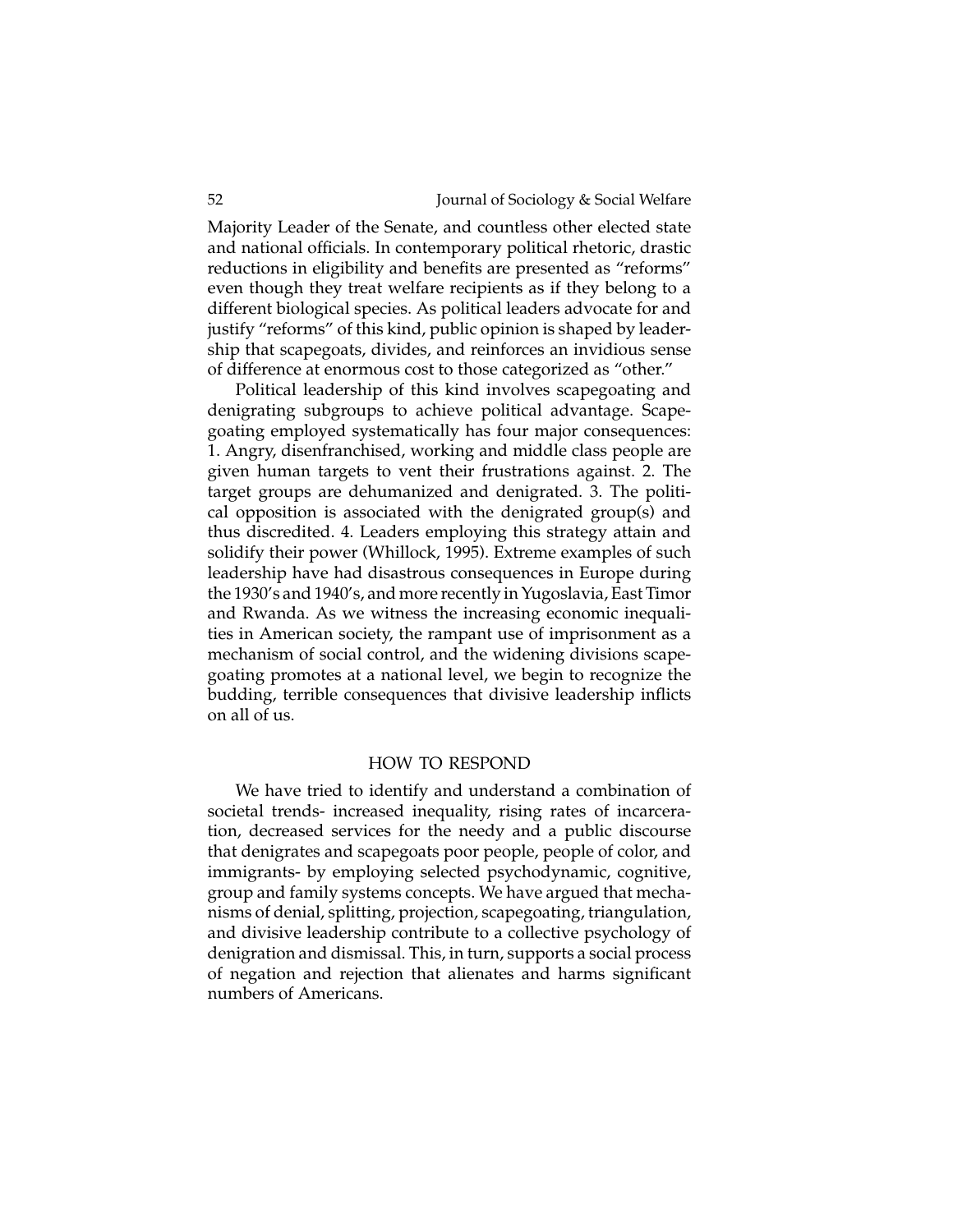What can be done when psychological mechanisms of this kind are purposefully manipulated to support a national discourse of denigration? There are no ready answers or easy solutions, but we will offer some suggestions. They are directed mainly to clinical social workers because so many master's level social workers practice in clinically oriented settings. Since we believe that the processes described above are, for the most part, unconscious and irrational, the strategies we propose are designed to address unconsciously motivated attitudes and behaviors as well as intentional exploitation.

#### *Making Overt What Is Covert*

A fundamental method used to ameliorate the effects of irrational internal processes in individuals involves the simple act of talking. Social workers believe that directed conversation results in greater rational insight. When people understand their irrational wishes, fears, and conflicts, they can change how they understand themselves as well as how they behave.

Directed conversation can be facilitated with families and groups. Bargal and Bar (1994) found that ethnic groups (e.g. Arabs and Jews) in conflict with one another respond positively to small group encounters that promote greater understanding of the historical and social forces which fuel the conflict. Accordingly, our first recommendation is that social workers engage in structured public discussions about privilege and oppression in the context of America's history and its current social structure. Social workers can foster such dialogues or can work with existing organizations that organize such conversations (Examples of such organizations are listed in *The President's Initiative on Race, 1999)*.

A number of models of public dialogue provide guidelines for addressing difficult and contentious issues. For example:

- 1. Large group discussions about controversial, emotionally charged topics that divide Catholics and Protestants have been initiated by social workers in Northern Ireland (Templegrove Action Limited, 1996). These discussions began with formal presentations and proceeded to small group discussions.
- 2. The Public Conversations Project of Cambridge, Massachusetts (Becker, Chasin, Chasin, Herzig & Roth, 1995; Chasin,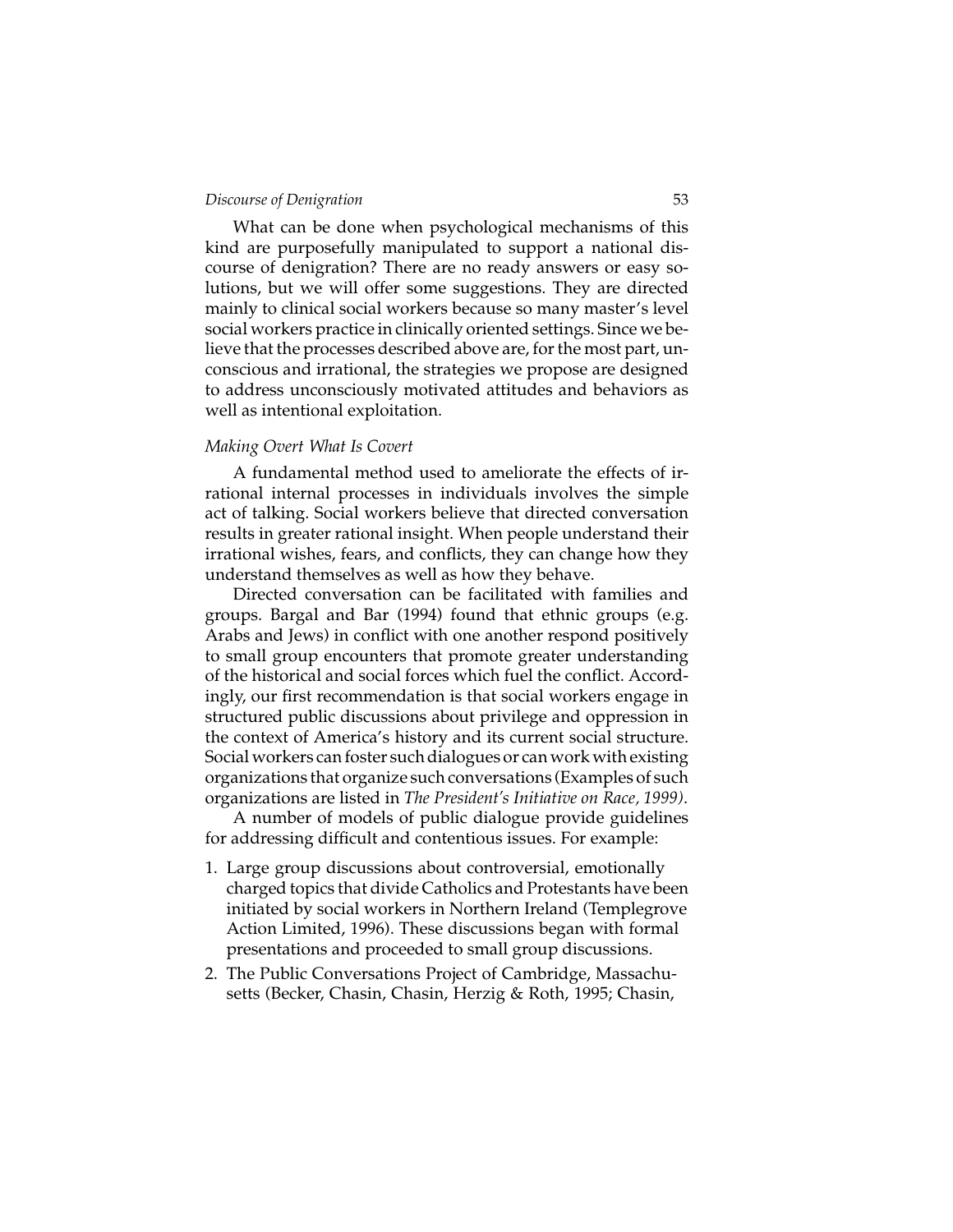Herzig, Roth, Chasin, Becker & Stains, 1996) has conducted small group dialogues, facilitated by family therapists about controversial issues such as abortion. Clear ground rules make it possible to foster respectful inquiry and avoid clichéd conversations.

- 3. A foundation-supported effort, Study Circles, provides technical assistance to communities with the goal of fostering on-going discussion groups about race and racism (Study Circles Resource Center, 1997).
- 4. Schools of social work have sponsored public conversations about racism that feature facilitated discussions in which the leaders model constructive self reflection, and participants engage in small group "fishbowl" conversations (Donner & Miller, 1999).
- 5. In recent years, President Clinton has sponsored a national conversation about race, thereby using his leadership position to foster a respectful, historically grounded public dialogue that is sensitive to social context (CEA, 1998). Although we do not suggest that conversation alone will suffice (we believe strongly that the social conditions described earlier must also change), we subscribe to the view that changes in consciousness are often necessary preconditions for social action directed toward changing policy. The projects outlined above suggest that public conversations about power, privilege and oppression are an effective means towards initiating shifts in collective consciousness.

#### *Deconstructing Coded Scapegoating*

Making overt the covert in clinical work also involves decoding symbolic meanings in discussion. Recent advances in narrative and discourse analysis have assisted this effort (Chambon, 1994;White & Epston, 1990).Words and metaphors are important. They not only shape and frame discussions but open or limit what people can think about, and what actions they are willing to consider. Words and metaphors can be utilized to humanize or dehumanize both object and subject.

Many clinical social workers are already aware that clients' private troubles encode societal discourses that reflect unequal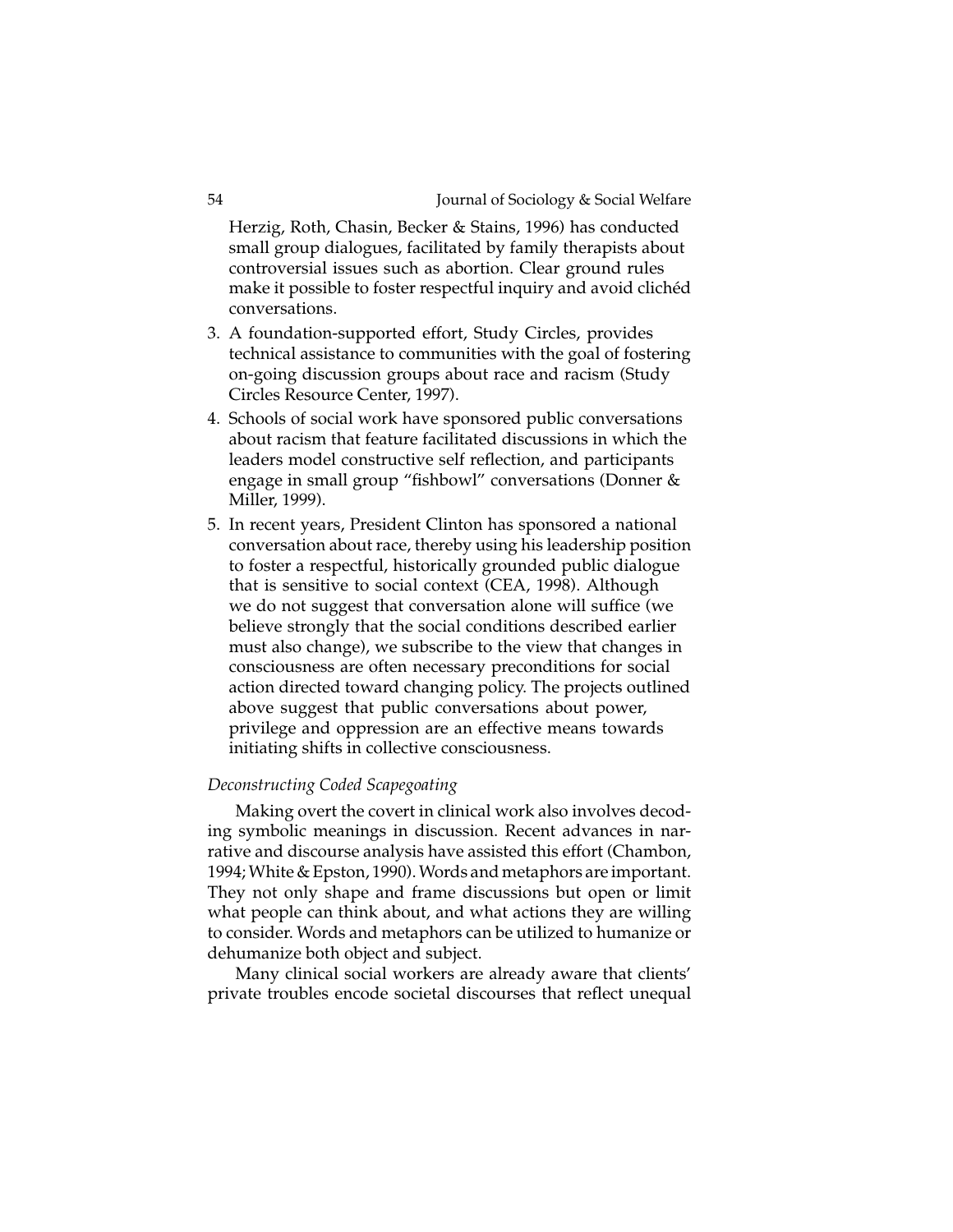social structures. This perspective encourages clinicians to actively identify how internalized societal oppression contributes to the development of symptomatic behavior(White & Epston, 1990), thereby allowing them to deconstruct and reconstruct public discourses that oppress and marginalize clients. Practitioners can indirectly help their clients by vigilantly and regularly monitoring and challenging the terms and metaphors used by politicians and the media to mis-describe clients. Such language can be deconstructed and exposed as it is articulated in public discourse, much as destructive and negative metaphors are elucidated in therapy. New metaphors that encourage integration (rather than splitting) and healing should be offered to replace those that divide and denigrate.

In the process of developing new metaphors, agencies, professional organizations and individual practitioners can initiate "media watches" which provide weekly briefings about how clients are misrepresented in public forums. Social workers can offeraudio essays to public radio stations and organize clients to write their own narratives for agency newsletters. Both in agency practice and in MSW and BSW programs, social workers practitioners and educators can regularly contribute to publications that appeal to general audiences. Although it is important for educators to engage in research and to publish scholarly articles in refereed journals, schools of social work can also give faculty members credit for scholarship and community service on the basis of articles written for popular consumption that are published in the mass media.

We are well aware of the time limitations and constraints social work clinicians face in the era of managed care (Schamess & Lightburn, 1998), and we do not mean to minimize the pressures practitioners currently labor under. Ultimately, however, we have to ask whether by colluding with managed care models that only compensate social workers for "billable hours" spent in face to face contact with clients who have medically diagnosable conditions, we are contributing to the solution or to the problem? We know it is difficult to find time to engage in publicly uncovering coded metaphors that foster client scapegoating, but our future as a profession depends on finding creative ways of creatively engaging in this process. As a case in point, in 1998, the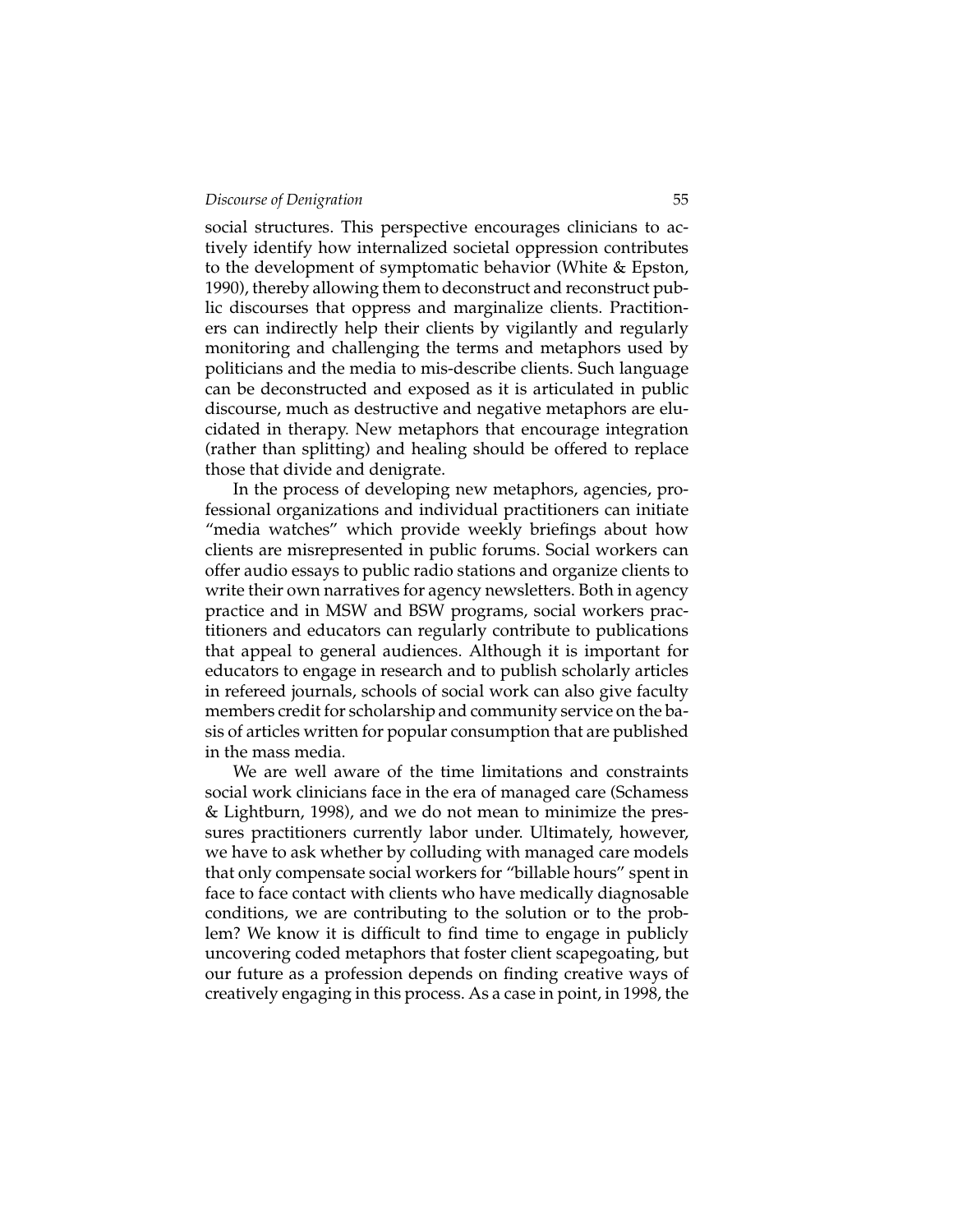Federation of Clinical Social Workers proposed union affiliation for regional chapters whose members approve the plan. Where adopted, this initiative will enlist union representatives in negotiating service conditions and reimbursement schedules with managed care companies and other funding agencies. The plan is designed to reduce the power disparity that has, up to now, characterized negotiations between social workers and institutional funders, with the goal of giving social work practitioners more bargaining power both to advocate for client needs, and to protect themselves from exploitation. While still too new to evaluate, the initiative indicates that social work professional organizations are developing innovative advocacy options both for practitioners and clients

#### *Humanizing Everyone*

The intrapsychic and group processes we have described work to dehumanize people. As clinical social workers participate in public discourse and dialogue, it is essential to reemphasize the profession's code of ethics; particularly the fundamental value which asserts that every human being deserves to be treated with compassion and respect. Clinical social workers can actively strive to modify public perceptions both by describing clients empathetically in public forums, and by facilitating direct client access to the media. Such initiatives amplify clients' voices in much needed ways, and make it more difficult to scapegoat clients in public political discourse. As practitioners, we are aware of the distortions promulgated by people who are either unaware of the heroic efforts clients employ in dealing with tremendous adversity, or who purposefully scapegoat particular subgroups for political gain. We need to challenge denigrating myths and stereotypes by presenting narratives that both affirm the universality of the human condition and describe clients in all their complexity. Initiatives of this kind would challenge what Allport (1948) called "tabloid thinking."

#### *Taking Responsiblity*

In our work and in our lives, we cannot challenge scapegoating and oppression and retain our authenticity without acknowledging that social workers too benefit from a privileged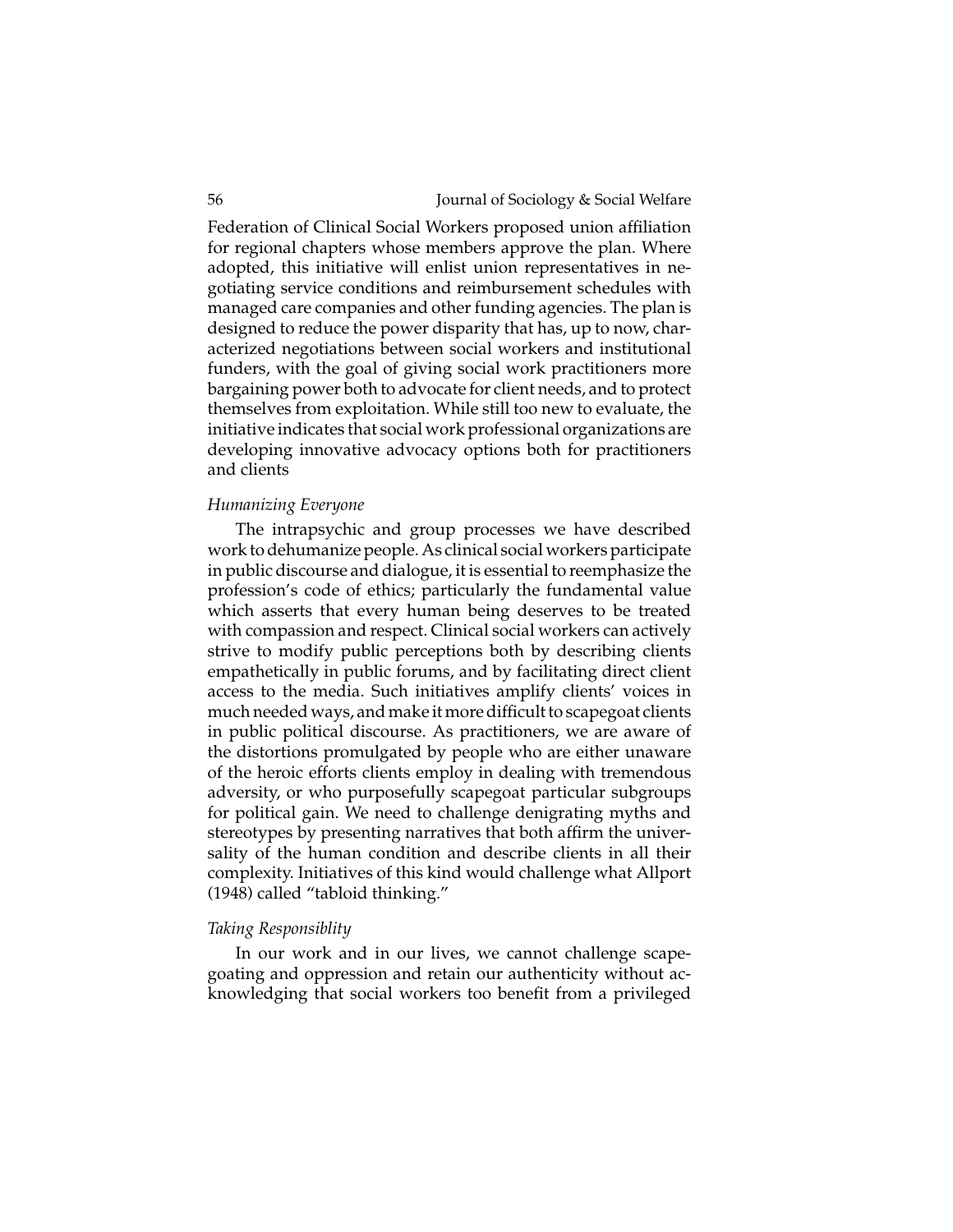position in society. If rising inequality and scapegoating threatens everyone's sense of integrity, then we, in our paid professional roles, often become unwilling participants in repressing others. As helpers, we too experience cognitive dissonance when we think about the goals and standards of our profession and then pause to reflect on what we are, or are not doing in our work with clients. It is a dilemma all of us must grapple with. We emphasize it here because we believe that if unconscious mechanisms of denial, splitting and projection contribute to negative social trends, social workers can work toward social change by first recognizing and challenging these mechanisms in ourselves. By looking soberly at the history of privilege inherent in our professional status, and by considering what we can do personally, professionally, and collectively, we can take a first step toward challenging the current discourse of denigration. Although social work is far from the most affluent, powerful, or influential professional subgroup, we can nonetheless play a significant role in initiating meaningful social change by examining the functions and roles we play within agency structures in the context of how society at large currently perceives and deals with subordinated client subgroups .

As we know from our clinical work, however, psychological difficulties are not always amenable to rational discourse and self-reflection. The historian, Howard Zinn (1994, p.239), argues that "our traditional much praised democratic institutions representative government, voting and constitutional law—have never proved adequate for solving critical problems of human rights." We agree with this conclusion and believe that conditions for our clients are currently so desperate that more confrontational strategies such as demonstrations, and in selected instances, non-violent civil disobedience will both be necessary. As in other periods of socially sanctioned scapegoating, it is essential for social workers to bear witness and to challenge the legitimacy of hegemonic discourse.

Such actions by individuals, must of course be by personal choice. Collectively, however, as explicated in the NASW Code of Ethics, clinical social workers have an obligation to promote social justice for clients as well as to enhance their individual well being. Strategies that the profession has used in the past include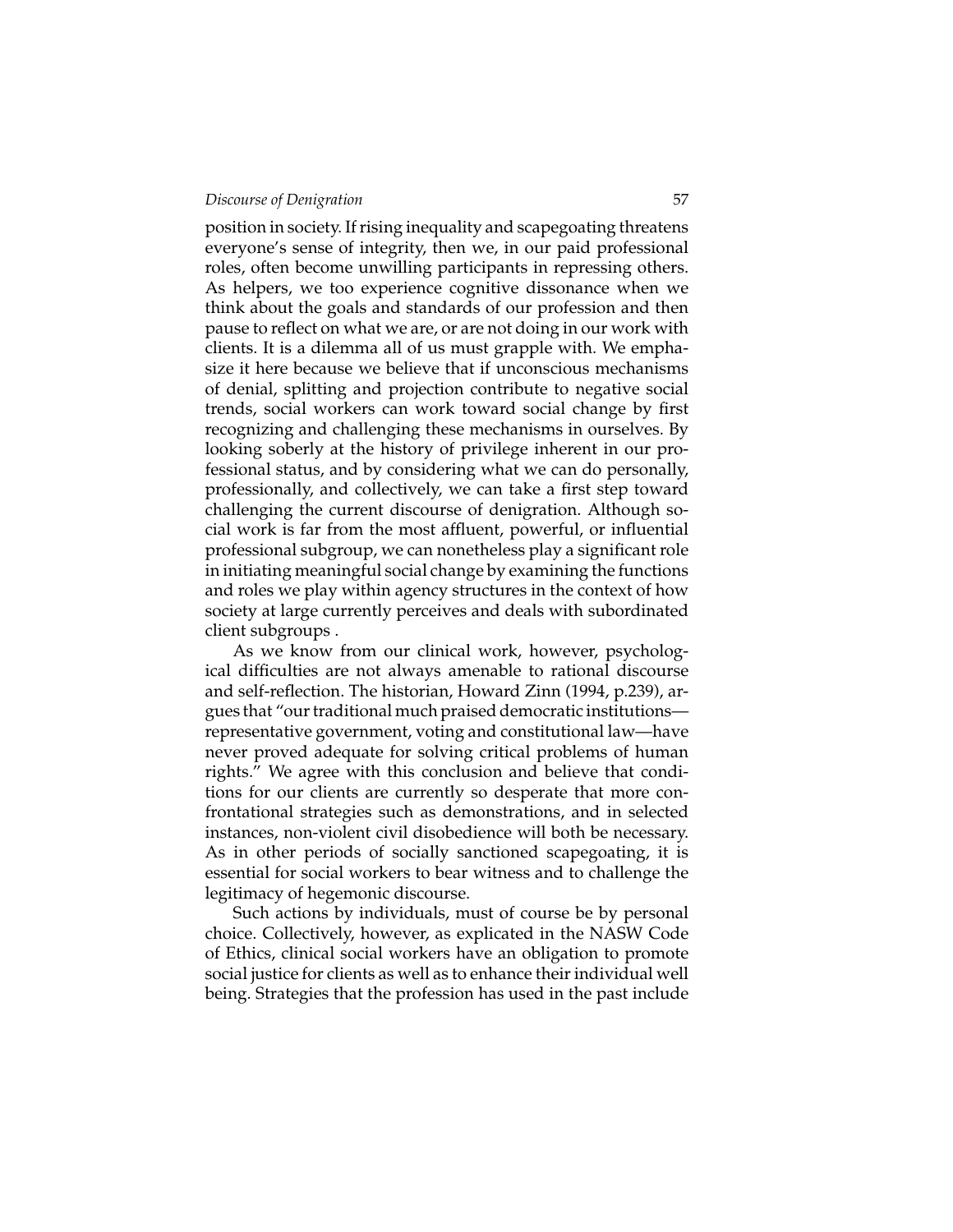sit-ins, demonstrations and teach-ins. Collective, professional, civil disobedience can also imply refusal to cooperate with policies that overtly harm or denigrate our clients. For example, many clinicians currently engage in a covert form of civil disobedience through the practice of code switching; i.e. providing funding organizations with medical diagnoses that ensure needed services for clients, but that neither reflect the actual focus of therapy or the clinician's "actual" assessment of the client's mental status. While typically intended to protect or promote client welfare, such behavior basically involves "playing the game;" i.e. accommodating to the system rather than overtly challenging it. If the profession can unite to take stronger public positions, agency coalitions, professional organizations, consortia of schools of social work, and unions could collaborate in confronting the seemingly inexorable trend toward providing fewer and less adequate services for client populations that have been increasingly defined as unworthy and undeserving of care. The essential decency of much of the American public suggests that effectively presented, widely disseminated information about how inadequate services affect vulnerable client populations is likely to evoke a positive public response.

It is important to recognize a confrontational strategy involves sizeable professional risks. In the short term it could have serious negative consequences including the loss of agency contracts, significant reductions in agency income, agency closures and the elimination of jobs. Nonetheless, as a profession, we must ask ourselves to what extent we will cooperate and even in some instances collude with policies that offer modest work security while ignoring client needs. It is a complicated dilemma that does not lend itself to a quick or easy solution. At this point in time, we can only articulate the issues and encourage serious ongoing discussion throughout the profession, but especially among clinical social workers, who because they constitute the majority of currently practicing MSWs, have in many ways, been most affected by current policies.

#### **CONCLUSION**

This paper reflects a preliminary attempt to explore the relationship between intrapsychic mechanisms, family dynamics,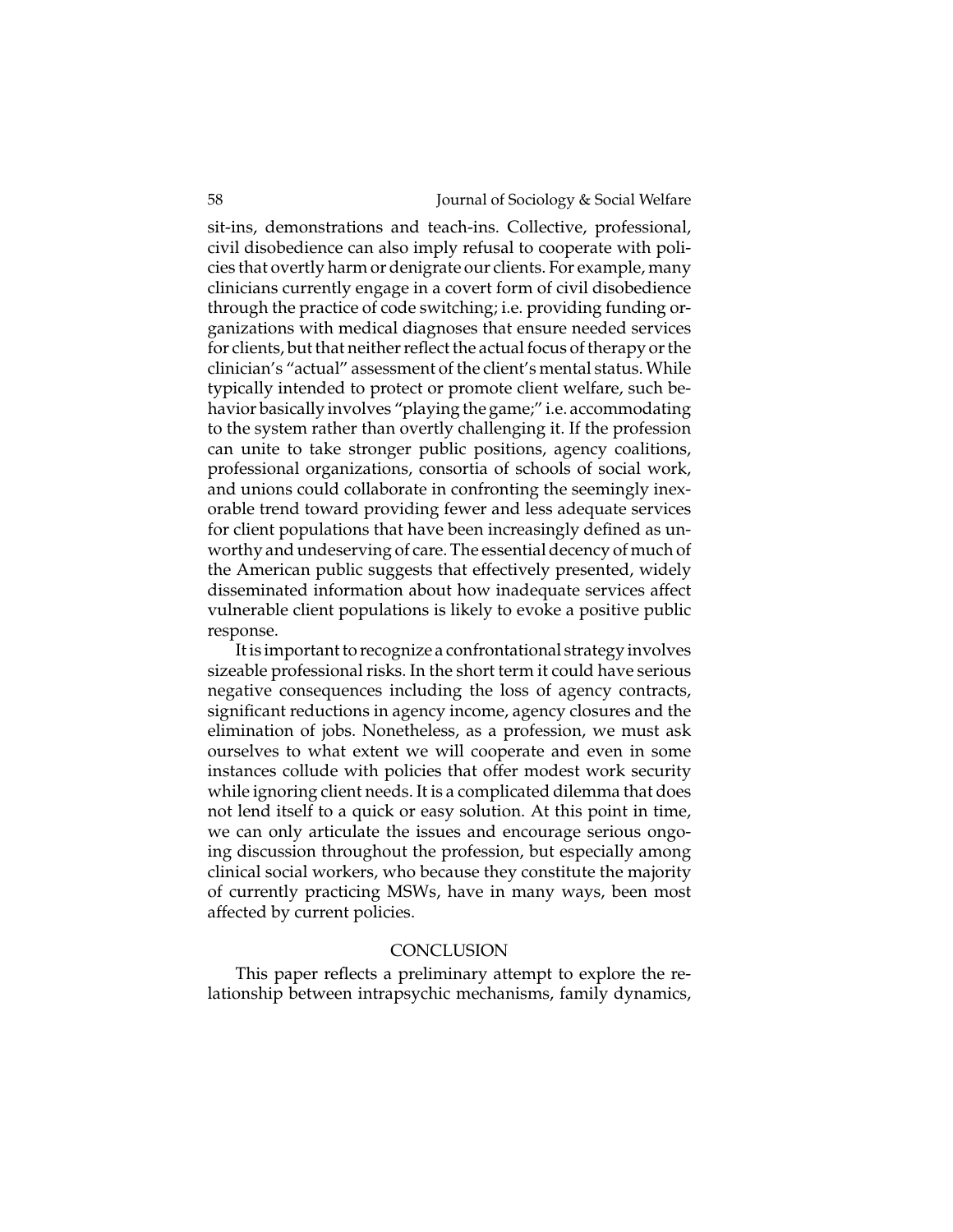small group processes and such society wide phenomena as public denigration, scapegoating, and the systematic oppression of politically targeted population subgroups. It also recommends a number of "remedies" we think could positively influence the problematic social trends outlined above. In essence, we are urging clinicians to combine therapy with policy practice. While treatment is clearly beneficial to large numbers of individuals, families and groups, clinicians also need to advocate collectively for and with clients. The current scale of social victimization and oppression is so immense, and the present political climate is so focused on scapegoating poor people, people of color and people in other politically targeted disadvantaged subgroups, that frightening consequences seem inevitable unless the processes can be reversed.

In Essence, we are Urging clinicians to combine therapy with policy practice much in the tradition first articulated by Bertha Reynolds (1964).

At present, the critical gap between clinical and policy practice is reinforced by the educational structures of most schools of social work as well as by the work requirements of agency practice as currently defined. The profession should thoughtfully and thoroughly re-examine those structures.

We believe it is critical for clinicians to actively and forcefully enter the public discourse (locally, nationally, individually and collectively) that denigrates oppressed and disadvantaged people. Hate speech is a monolithic narrative which suppresses, oppresses and dehumanizes its targets. In contrast, planfully devised public dialogue can create a discourse of compassion and understanding (Whillock, 1995) in which even participants with passionately opposing views can gradually discover each other's common humanity

As professionals (and citizens) we live at a time when we cannot be complacent. There is too much at stake for our clients and for ourselves. Historically, social work's use of clinical theory has too often been associated with professional withdrawal from public life and social action (Specht & Courtney, 1994). We suggest here that applying clinical theory to social phenomena can contribute to a different outcome by reducing the distance between the intellectual frameworks which inform different fields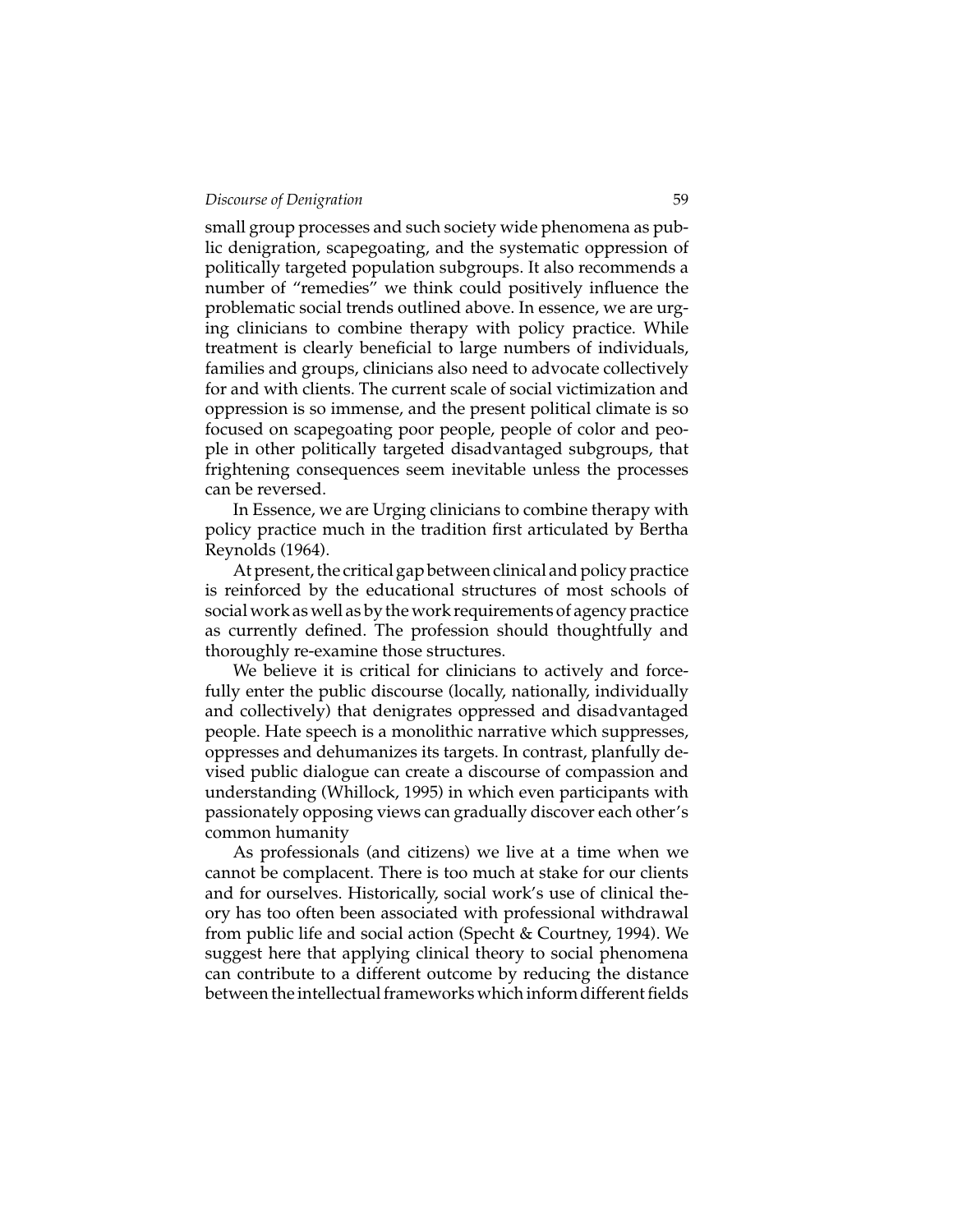of practice. Our analysis suggests that forceful activism by clinical social workers would meaningfully challenge the public discourse of denigration, and contribute to forging a national dialogue of compassion.

#### REFERENCES

- Allport, G. (1948). *A.B.C.'s of scapegoating (Revised edition)*. New York: Antidefamation League of B'nai B'rith.
- Bargal, D.& Bar, H. (1994). The encounter of social selves: Intergroup workshops forArab and Jewish youth. *Social Work with Groups, 17*(3), 39–59.
- Bayor, R. (1988). *Neighbors in conflict: The Irish, Germans, Jews, and Italians of New York City, 1929–1941*. Urbana, Il.: University of Illinois Press.
- Becker, C., Chasin, L., Chasin, R., Herzig, M., & Roth, S. (1995(. From stuck debate to new conversations on controversial issues: A report from the public conversations project. *Journal of Feminist Family Therapy, 7*(1/2), 143– 161.
- Berman, P. (1994). The other and almost the same. In P. Berman (Ed.) *Blacks and Jews: Alliances and arguments*. New York: Delacorte Press, pp. 1–29.
- Bowen, M. (1976). Theory in the practice of psychotherapy. In P.J. Guerin Jr. (Ed.) *Family therapy: Theory and practice*. New York: Gardner Press, pp.42–90.
- Bradsher, K. (1995, Oct. 27). Widest gap in incomes? Research points to U.S.. *New York Times*., pp. A1, A22.
- Chambon, A.S. (1994). The dialogical analysis of case materials. In E. Sherman & W.J. Reid (Eds.), *Qualitative research in social work*. New York: Columbia University Press, pp. 205–215.
- Chasin, R., Herzig, M., Roth, S., Chasin, L., Becker, C., & Stains Jr., R. (1996). From diatribe to dialogue on divisive public issues: Approaches drawn from family therapy. *Mediation Quarterly, 13*(4), 323–345.
- Council of Economic Advisors (1998). *Changing America: Indicators of social and economic well-being by race and Hispanic origin*.Washington, DC: Government Printing Office.
- Donner, S., & Miller, J. (1999). Are we there yet: The road to becoming an antiracism institution and the use of racial dialogue. Paper presented at the annual meeting of the Council on Social Work Education, San Francisco, CA*.*
- Eagle, M.N. (1984). *Recent developments in psychoanalysis: A critical evaluation*. Cambridge. MA: Harvard University Press.
- Edsall, T.B., & Edsall, M.D. (1992). *Chain reaction: The impact of race, rights and taxes on American politics*. New York: Norton.
- Egan, T. (1995, Sept. 3) Many seek security in private communities, *The New York Times,* Sect. B, p.1.
- Ellwood, D.T. (1988). *Poor support: Poverty in the American family.* New York: Basic Books.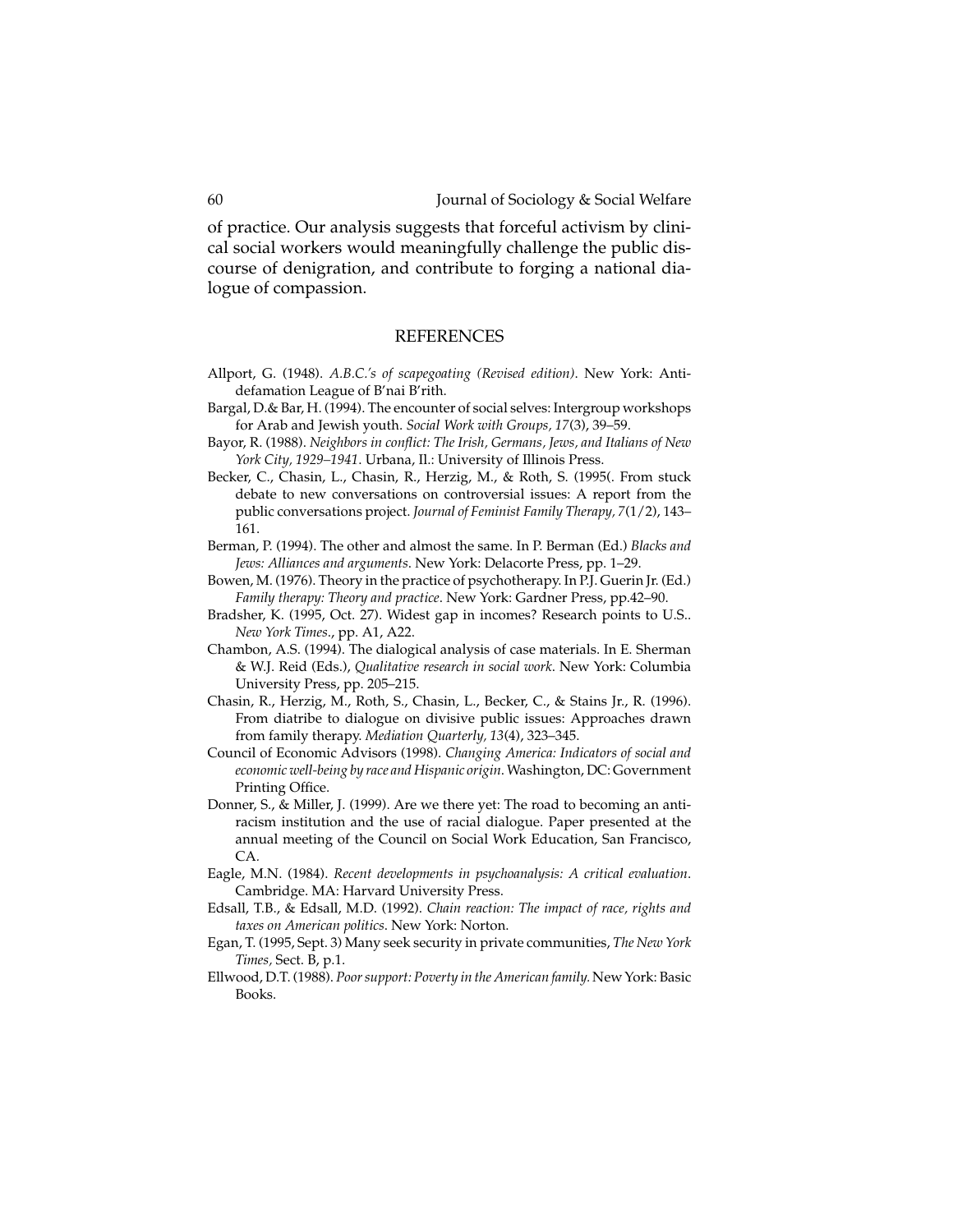- Figueira-McDonough (1995). Expendable children. *Journal of Progressive Human Services*, *6*(2), 21–44.
- Fisher, R.J. (1996). *The social psychology of intergroup and international conflict resolution.* New York: Springer-Verlag.
- Gans, H.J. (1995). *The war against the poor: The underclass and antipoverty policy.* New York: Basic Books.
- Ginsberg, L. (1995). Social Work Almanac. Silver Springs, MD: NASW Press.
- Goldsmith, W.W. & Blakely, E.J. (1992). *Separate societies: Poverty and inequality in U.S. cities*. Philadelphia: Temple University Press.
- Goldstein, E.G. (1984). *Ego psychology and social work practice*. New York: The Free Press.
- Group for the Advancement of Psychiatry (1987). *Us and them: the psychology of ethnonationalism*. New York: Brunner/Mazel.
- Hacker, A. (1995, July 10). The crackdown on African-Americans. *The Nation*, pp. 45–49.
- Healey, J.F. (1995). *Race, ethnicity, gender, and class: The Sociology of group conflict and change*. Thousand Oaks, Ca.: Pine Forge Press.
- Holman, B. (1999, Feb. 4). Leading the world behind bars. *Intellectual Capital.com*. Available: *http://www.intellectualcapital.com/issues/issue38/item590.asp*
- Kimble, G.A., & Garmezy, N. (1963). *Principles of general psychology*. New York: The Ronald Press Company.
- Laski, H.J. (1965). Equality and democracy. In H.M. Bishop & S. Hendel (Eds.) *Basic issues of American democracy (5th ed.)* New York: Appelton-Century-Crofts, pp. 10–18.
- Lopez, I.F.H. (1994). The social construction of race: Some observations on illusion, fabrication and choice. *Harvard Civil Rights-Civil Liberties Law Review, 29*(1), 1–62.
- Massey, D.S., & Denton, N.A. (1993). *American apartheid: Segregation and the making of the underclass.* Cambridge, MA: Harvard.
- Miller, J. (1997). Societal neglect and violence towards children: What do these phenomena tell us about ourselves? *Smith College Studies in Social Work, 67*(2), 197–212.
- Moore, B., & Fine, B. (Eds.) (1990). *Psychoanalytic terms and concepts.* New Haven, CT: Yale University Press.
- More inmates in the U.S. than ever before (Sept. 13, 1994). *New York Times.*
- Oliver, M.C. & Shapiro, T.M. (1995). Race, wealth, and inequality in America. *Poverty and Race*, *4*(6), pp. 1–4, 16–17.
- Reich, R. (1991, Jan.20). Secession of the successful. *The New York Times Magazine*.
- Reynolds, B.C. (1964). An uncharted journey. New York: Citadell Press.
- Rothman, D.J. (1994, Feb. 17). The crime of punishment. *The New York Review of Books*, pp. 34–38.
- Sabol, W.J., & Lynch, P. (1997). *Crime policy report: Did getting tough pay*. The Urban Institute: http://www.urban.org/crime/crime.htm.
- Schamess, G., & Lightburn, A. (Eds.) (1998).*Humane managed care?* SilverSprings, MD: NASW press.